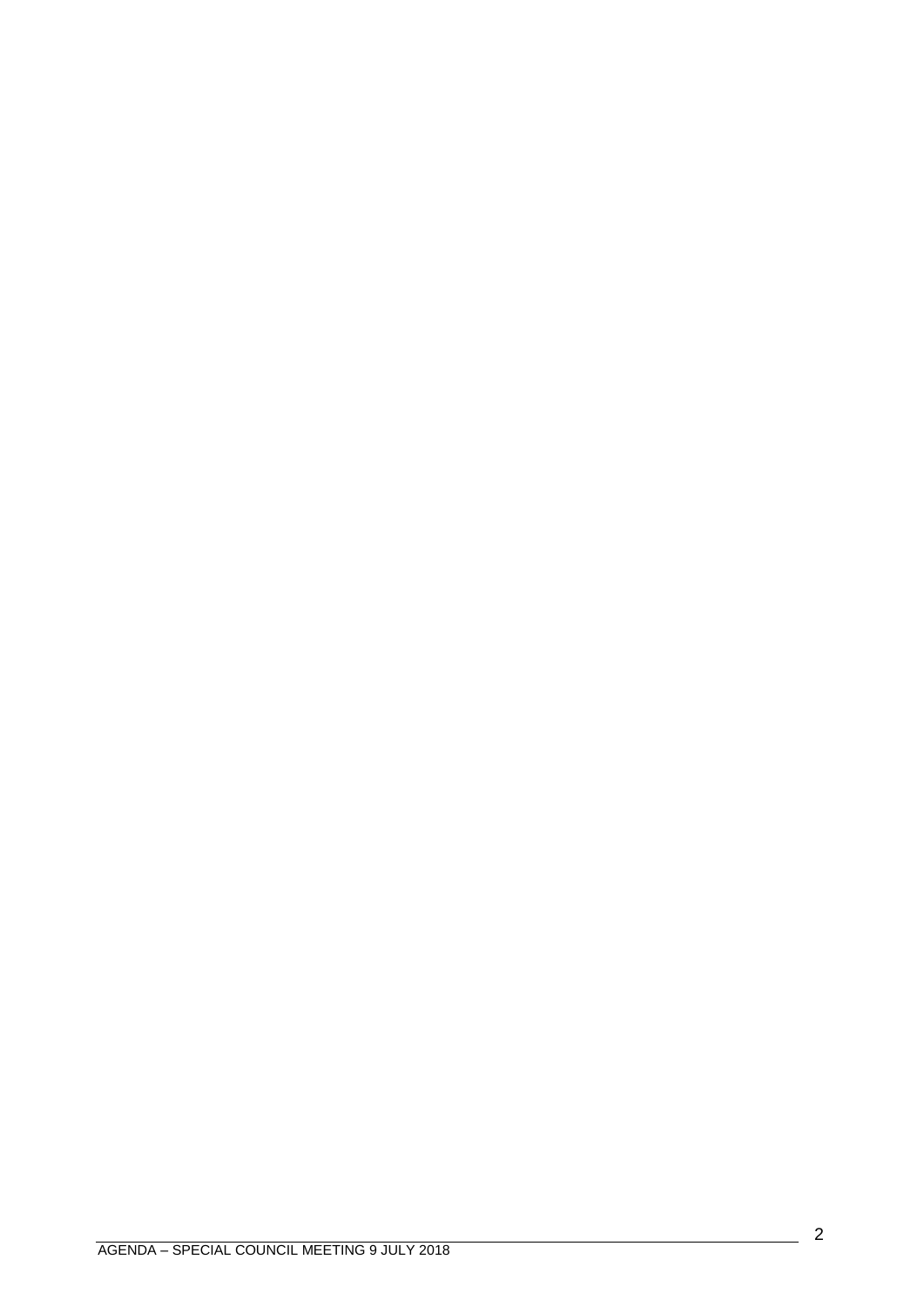## **Local Government Act 1995 (as amended)**

## **Part 1 Introductory Matters**

## 1.3. Content and intent

- (1) This Act provides for a system of local government by
	- (a) providing for the constitution of elected local governments in the State;
	- (b) describing the functions of local governments;
	- (c) providing for the conduct of elections and other polls; and
	- (d) providing a framework for the administration and financial management of local governments and for the scrutiny of their affairs.
- (2) This Act is intended to result in
	- (a) better decision-making by local governments;
	- (b) greater community participation in the decisions and affairs of local governments;
	- (c) greater accountability of local governments to their communities; and
	- (d) more efficient and effective local government.
- (3) In carrying out its functions a local government is to use its best endeavours to meet the needs of the current and future generations through an integration of environmental protection, social advancement and economic prosperity.

## **Part 2 Constitution of Local Government**

## **Division 2 Local Governments and Councils of Local Governments**

- 2.7 The Role of Council
- (1) The Council
	- (a) directs and controls the Local Government's affairs; and
	- (b) is responsible for the performance of the Local Government's functions.
- (2) Without limiting subsection  $(1)$ , the Council is to
	- (a) oversee the allocation of the Local Government's finances and resources;

and

(b) determine the Local Government's policies.

## **Meetings generally open to the public**

- **5.1.** (1) Subject to subsection (2), the following are to be open to members of the public
	- (a) all council meetings; and
	- (b) all meetings of any committee to which a local government power or duty has been delegated.
	- (2) If a meeting is being held by a council or by a committee referred to in subsection (1) (b), the council or committee may close to members of the public the meeting, or part of the meeting, if the meeting or the part of the meeting deals with any of the following —
	- (a) a matter affecting an employee or employees;
	- (b) the personal affairs of any person;
	- (c) a contract entered into, or which may be entered into, by the local government and which relates to a matter to be discussed at the meeting;
	- (d) legal advice obtained, or which may be obtained, by the local government and which relates to a matter to be discussed at the meeting;
	- (e) a matter that if disclosed, would reveal
		- (i) a trade secret;
		- (ii) information that has a commercial value to a person; or
		- (iii) information about the business, professional, commercial or financial affairs of a person, where the trade secret or information is held by, or is about, a person other than the local government;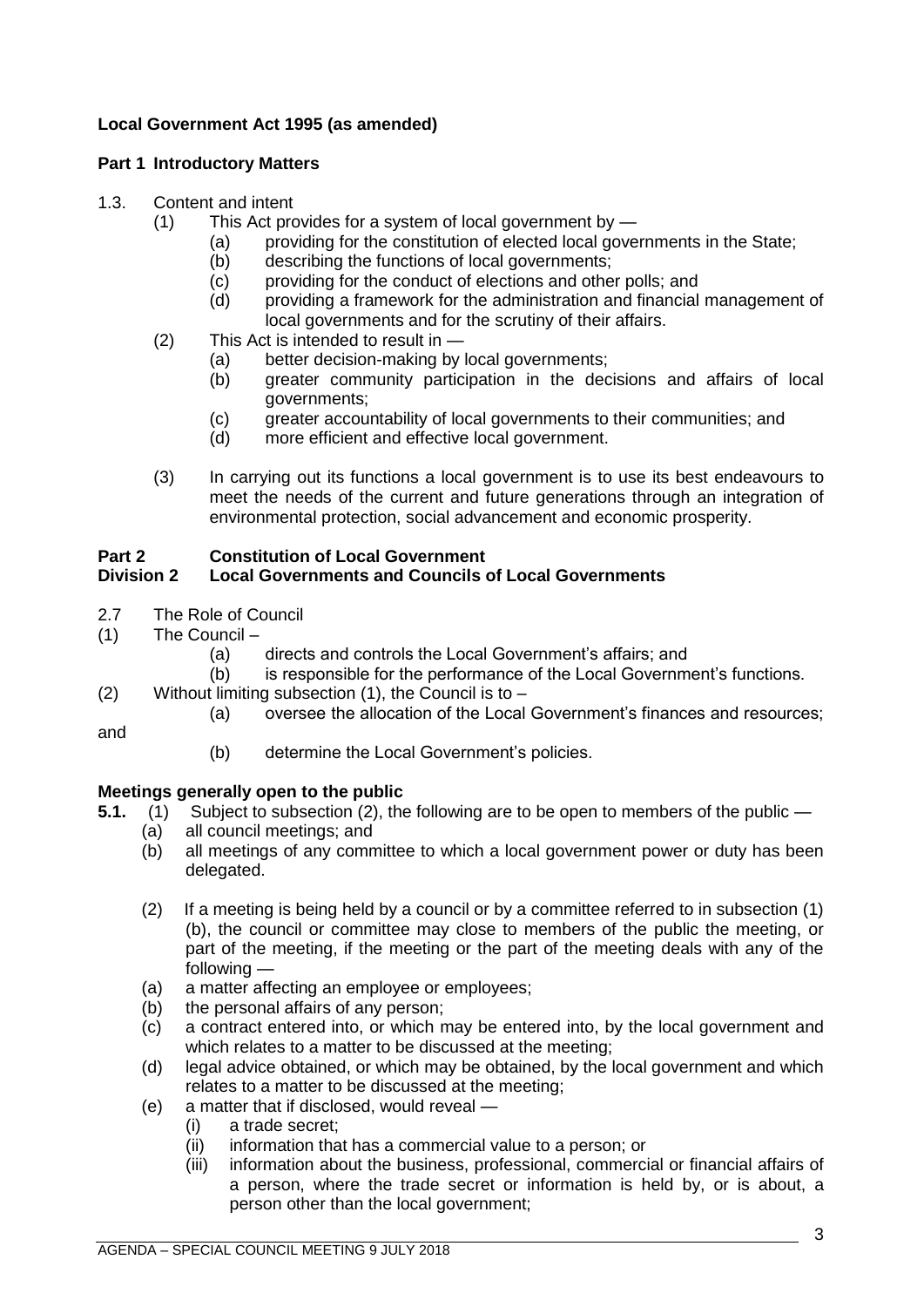- (f) a matter that if disclosed, could be reasonably expected to
	- (i) impair the effectiveness of any lawful method or procedure for preventing, detecting, investigating or dealing with any contravention or possible contravention of the law;
	- (ii) endanger the security of the local government's property; or
	- (iii) prejudice the maintenance or enforcement of a lawful measure for protecting public safety;
- (g) information which is the subject of a direction given under section 23 (1a) of the *Parliamentary Commissioner Act 1971*; and
- (h) such other matters as may be prescribed.
- (3) A decision to close a meeting or part of a meeting and the reason for the decision are to be recorded in the minutes of the meeting.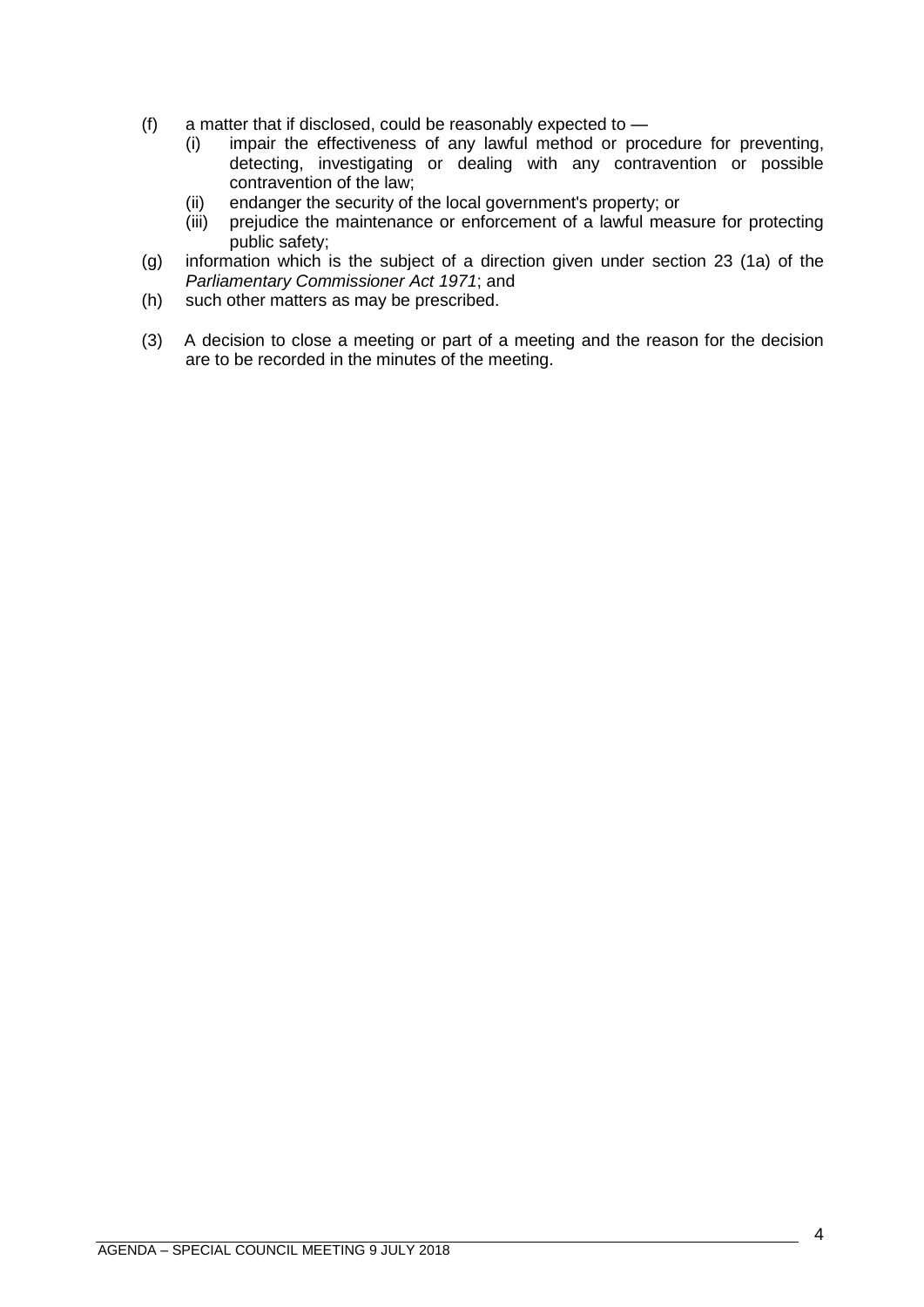

Shire of York

## **G 2.6 PUBLIC QUESTION TIME**

## Policy Statement

1.0 "Public Question Time" will be limited to 15 minutes\*. The Council may exercise a discretion to extend the time by resolution if required. If there are questions remaining unasked at the expiration of the time allotted members of the public will be asked to submit their questions in writing to the Chief Executive Officer who will provide a written reply with the response placed in the Agenda of the next Ordinary Meeting of the Council.

*\* A minimum of 15 minutes is provided by Regulation 6(1) of the Local Government (Administration) Regulations 1996 (S.5.24 of the Local Government Act 1995)*

- 2.0 Questions may be asked at the Ordinary Council Meeting and any Committee meeting on any matter affecting the Council and the Shire's operations. Questions submitted to Special Meetings of the Council will be restricted to the subject matter of the meeting.
- 3.0 Each questioner will be limited to two (2) questions. Statements or long preamble are not permitted.
- 4.0 People wishing to ask questions will be encouraged to put their questions in writing or in a prescribed form and submit them to the Chief Executive Officer prior to 10 am on the day of the meeting. This allows for an informed response to be given at the meeting. Oral questions are permitted.
- 5.0 Priority will be given to questions about matters on the agenda for the meeting and which are submitted in accordance with 4.0 above.
- 6.0 Every person who wishes to ask a question must identify themselves and register with a Council Officer immediately prior to the meeting. Subject to 5.0 above questions will be taken in the order in which people register.
- 7.0 Questions containing offensive remarks, reference to the personal affairs or actions of Elected Members or staff, or which relate to confidential matters or legal action will not be accepted. Questions that the Presiding Member considers have been answered by earlier questions at the meeting or earlier meetings may not be accepted.
- 8.0 On receipt of a question the Presiding Member may answer the question or direct it to the Chief Executive Officer to answer. If the question is of a technical nature the Chief Executive Officer may direct the question to a senior technical officer present. If the question requires research it will be taken on notice.
- 9.0 There will be no debate on the answers to questions.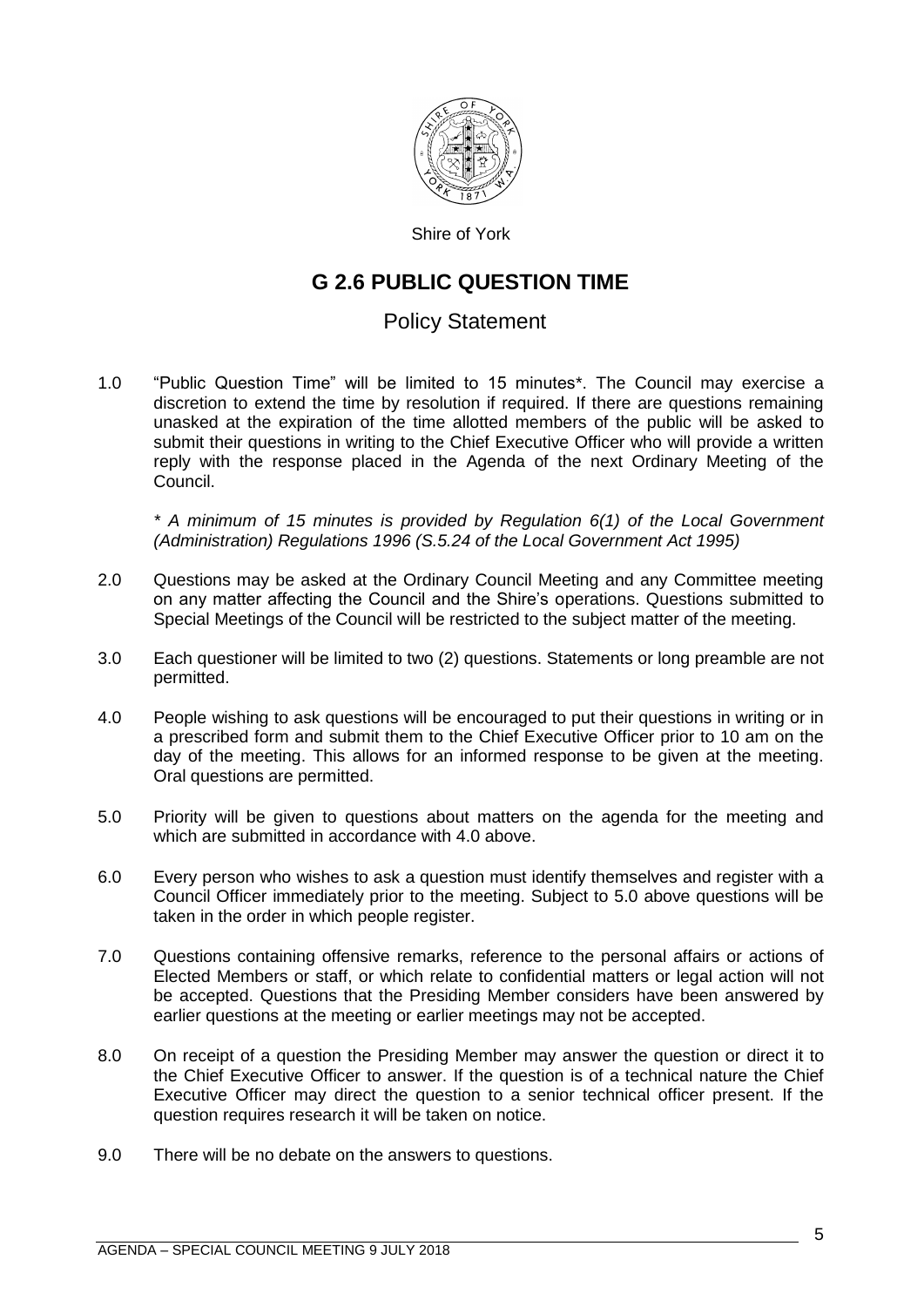- 10.0 A summary of the question and the answer will be recorded in the minutes of the Council meeting at which the question was asked.
- 11.0 Public Question Time guidelines incorporating this policy are being prepared and will include information on the other methods of enquiry that are available to members of the public to obtain information from the Shire.

Adopted 21 October 2013 Amended 17 September 2015 Amended 23 November 2015 Reviewed 24 October 2016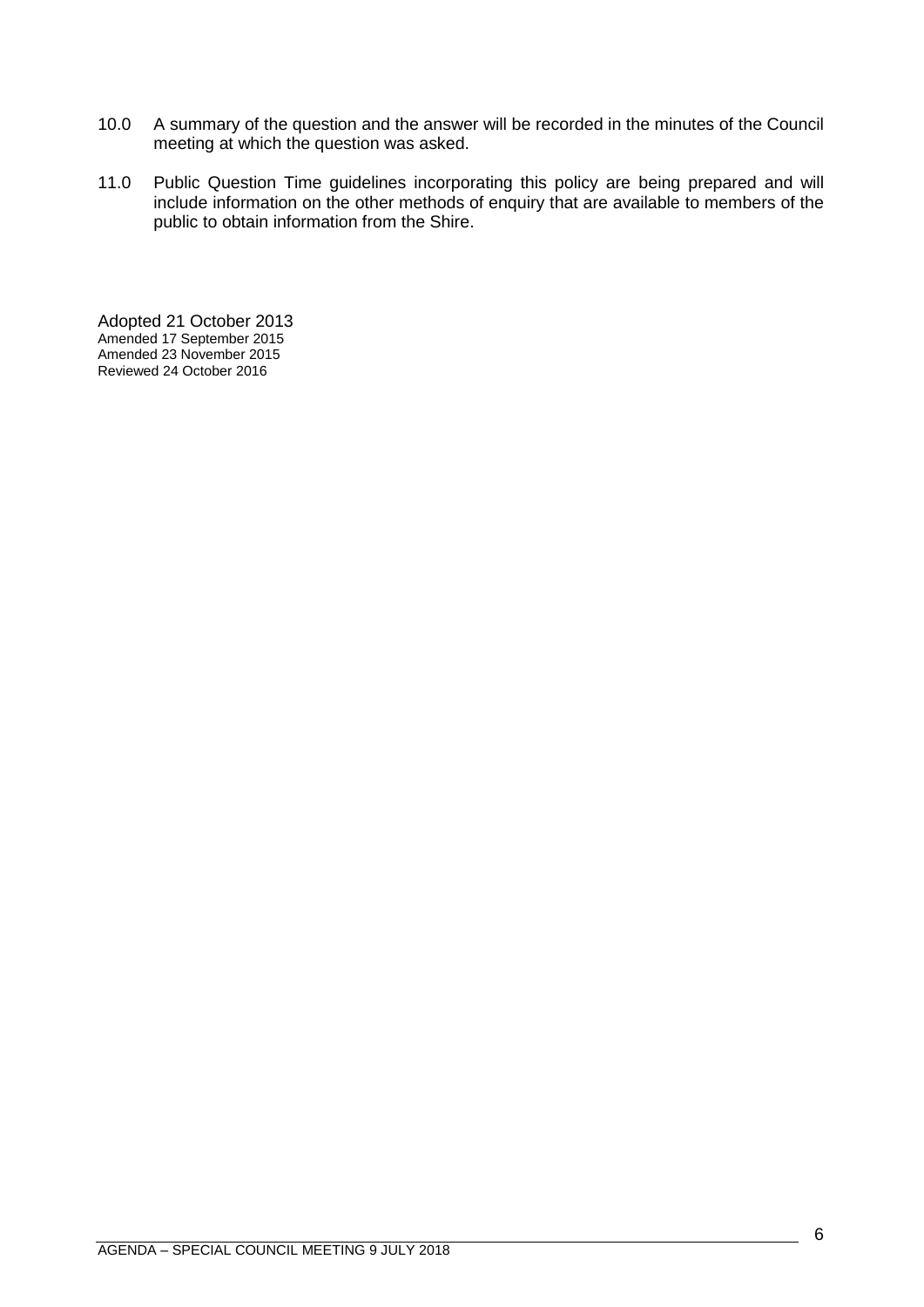**PUBLIC QUESTION TIME PROFORMA** 

**CONTINUED** 

# **Question(s)**

Please ensure that your question complies with the Public Question Time Policy Statement as published in the Council Agenda and stated as per the attached

Name<sup>.</sup>

**Residential Address:** (Required if written response requested) **Organization Name:** (If presenting on behalf of) **Council** Item No. Referred To: 

Write your question(s) as clearly and concisely as possible - lengthy questions may be paraphrased.

 $Note:$ To provide equal opportunity for all in attendance to ask questions, a limit of two (2) questions at a time from any one person is imposed.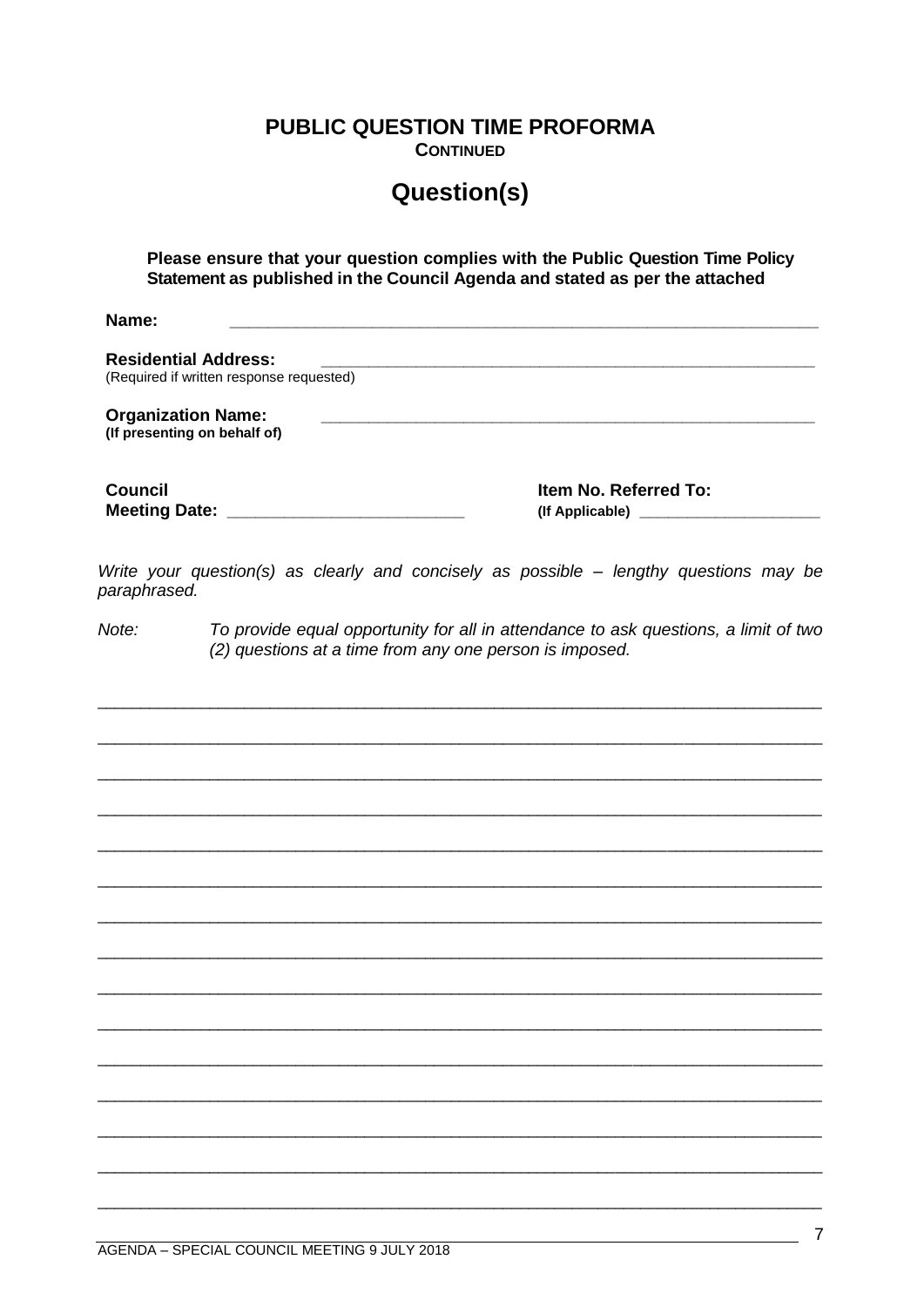| OFFICE USE ONLY |  |
|-----------------|--|
|                 |  |
|                 |  |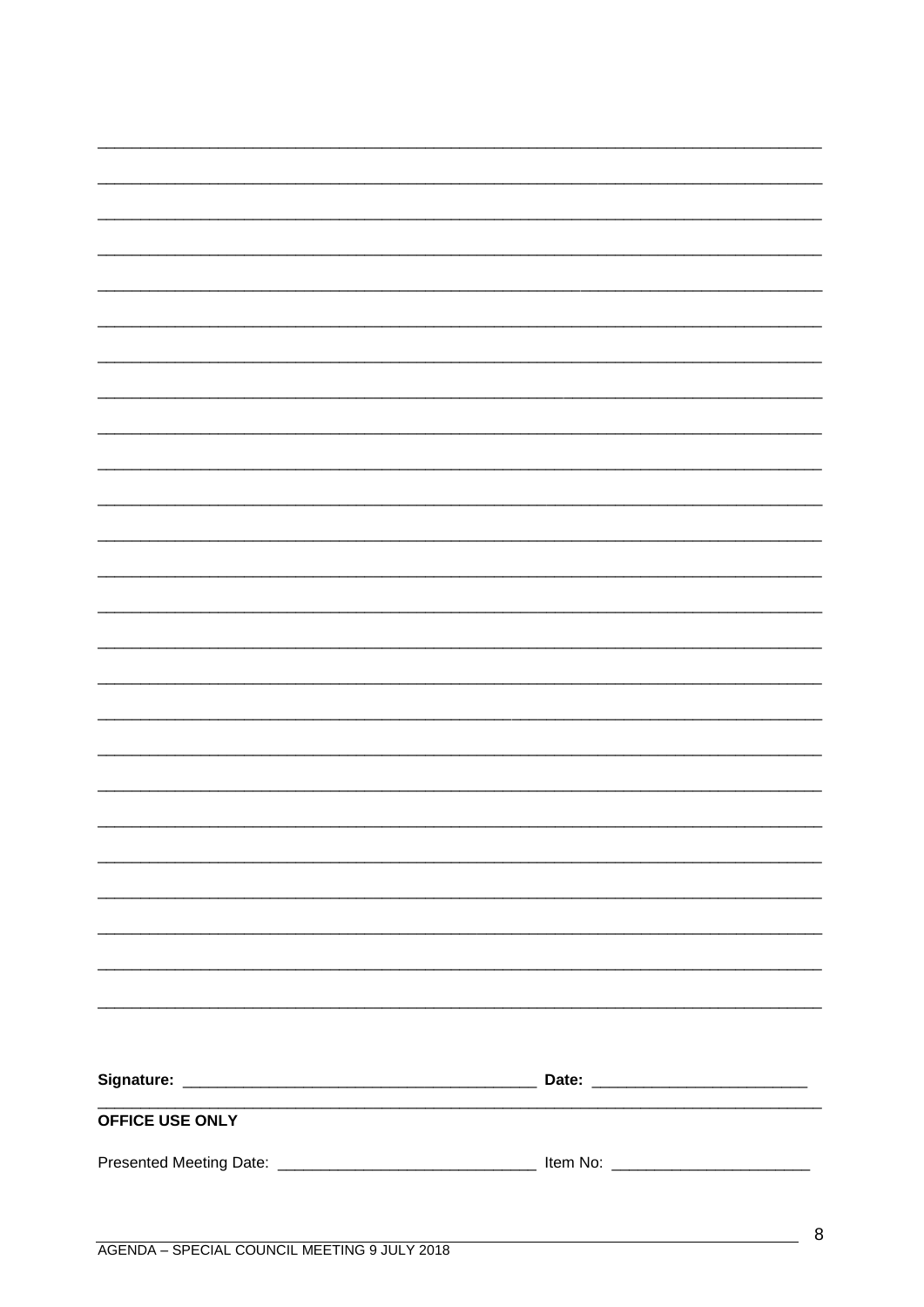# **Table of Contents**

| $\mathbf 1$    |     |                                                                           |  |
|----------------|-----|---------------------------------------------------------------------------|--|
|                | 1.1 |                                                                           |  |
|                | 1.2 |                                                                           |  |
|                | 1.3 |                                                                           |  |
|                | 1.4 |                                                                           |  |
|                | 1.5 |                                                                           |  |
|                | 1.6 |                                                                           |  |
|                | 1.7 |                                                                           |  |
|                |     |                                                                           |  |
| 2 <sup>1</sup> |     |                                                                           |  |
|                | 2.1 |                                                                           |  |
|                | 2.2 | <b>Staff</b>                                                              |  |
|                | 2.3 |                                                                           |  |
|                | 2.4 |                                                                           |  |
|                | 2.5 |                                                                           |  |
|                |     |                                                                           |  |
| $\mathbf{3}$   |     |                                                                           |  |
|                | 3.1 |                                                                           |  |
|                | 3.2 |                                                                           |  |
|                |     |                                                                           |  |
| 4              |     |                                                                           |  |
| 5              |     |                                                                           |  |
|                | 5.1 | Petitions <sub>13</sub>                                                   |  |
|                | 5.2 |                                                                           |  |
|                | 5.3 |                                                                           |  |
|                | 5.4 |                                                                           |  |
|                |     |                                                                           |  |
| 6              |     | ANNOUNCEMENTS BY PRESIDING MEMBER WITHOUT DISCUSSION 13                   |  |
|                |     |                                                                           |  |
| $\overline{7}$ |     |                                                                           |  |
|                |     | SY075-07/18 - Adoption of General Rates and Minimum Payments 2018/19 15   |  |
|                |     | SY076-07/18 - Rates Payment Options, Instalment Interest and Instalment   |  |
|                |     |                                                                           |  |
|                |     |                                                                           |  |
|                |     |                                                                           |  |
|                |     | SY079-07/18 - Adoption of General Refuse Fees and Charges 2018/1929       |  |
|                |     |                                                                           |  |
|                |     |                                                                           |  |
|                |     |                                                                           |  |
|                |     | SY083-07/18 - Adoption of the Annual Budget for the Financial Year ending |  |
|                |     |                                                                           |  |
|                |     |                                                                           |  |
| 8              |     |                                                                           |  |
| 9              |     |                                                                           |  |
|                | 9.1 |                                                                           |  |
|                | 9.2 |                                                                           |  |
|                |     |                                                                           |  |
| 10             |     |                                                                           |  |
|                |     |                                                                           |  |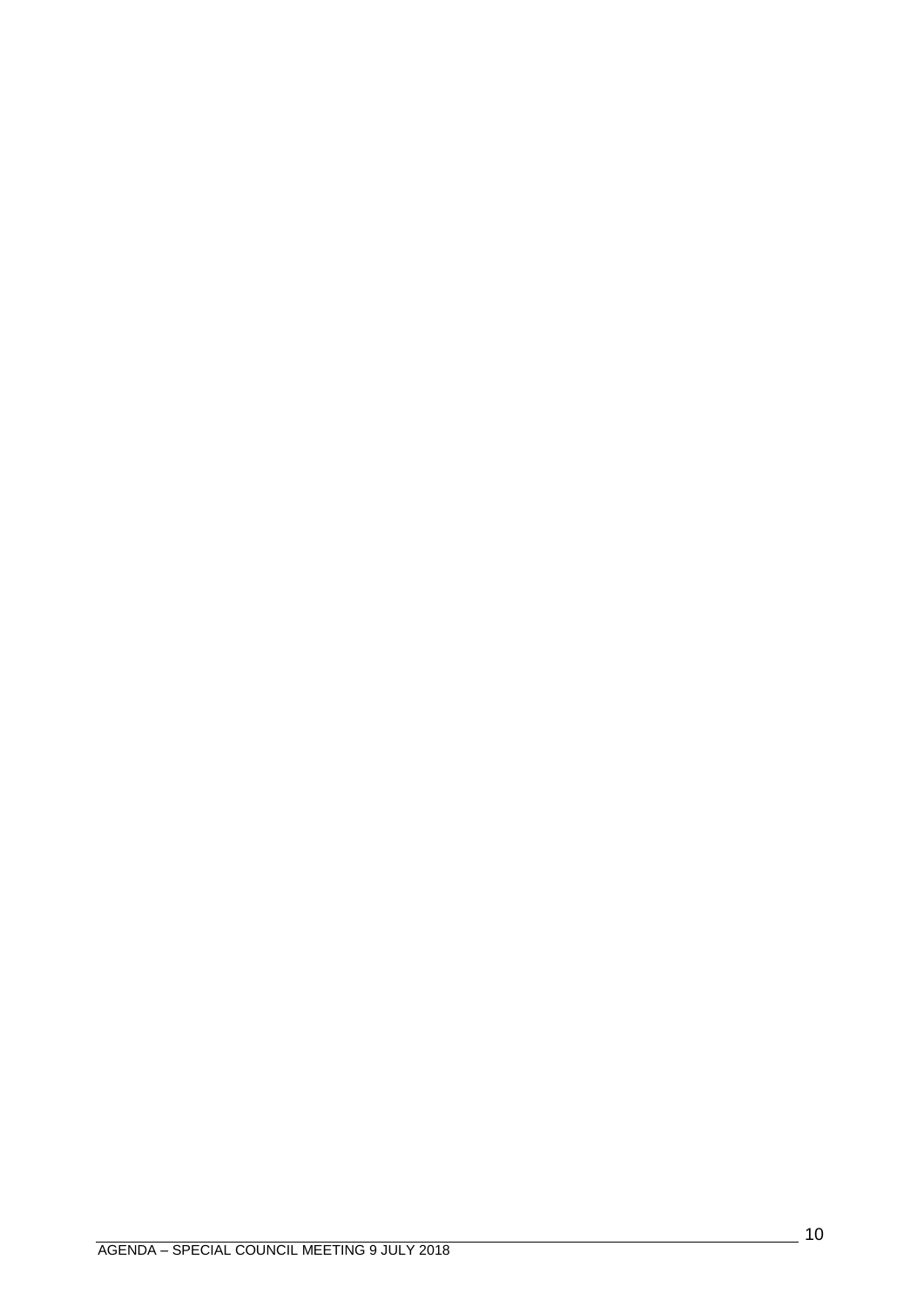

## SHIRE OF YORK

#### A SPECIAL MEETING OF COUNCIL WILL BE HELD ON MONDAY 9 JULY 2018, COMMENCING AT 5.00PM IN COUNCIL CHAMBERS, YORK TOWN HALL, YORK

The York Shire Council acknowledges the traditional owners of the land on which this meeting will be held.

## <span id="page-10-0"></span>**1 OPENING**

- <span id="page-10-1"></span>1.1 Declaration of Opening
- <span id="page-10-2"></span>1.2 Disclaimer

The Shire President advised the following:

*"I wish to draw attention to the Disclaimer Notice contained within the agenda document and advise members of the public that any decisions made at the meeting today, can be revoked, pursuant to the Local Government Act 1995.* 

*Therefore members of the public should not rely on any decisions until formal notification in writing by Council has been received. Any plans or documents in agendas and minutes may be subject to copyright. The express permission of the copyright owner must be obtained before copying any copyright material."*

- <span id="page-10-3"></span>1.3 Standing Orders
- <span id="page-10-4"></span>1.4 Announcement of Visitors
- <span id="page-10-5"></span>1.5 Declarations of Interest that Might Cause a Conflict *Councillors/Staff are reminded of the requirements of s5.65 of the Local Government Act 1995, to disclose any interest during the meeting when the matter is discussed and also of the requirement to disclose an interest affecting impartiality under the Shire of York's Code of Conduct.*

| <b>Name</b> | <b>Item No &amp; title</b> | <b>Nature of Interest</b><br>(and extent, where appropriate) |
|-------------|----------------------------|--------------------------------------------------------------|
|             |                            |                                                              |
|             |                            |                                                              |
|             |                            |                                                              |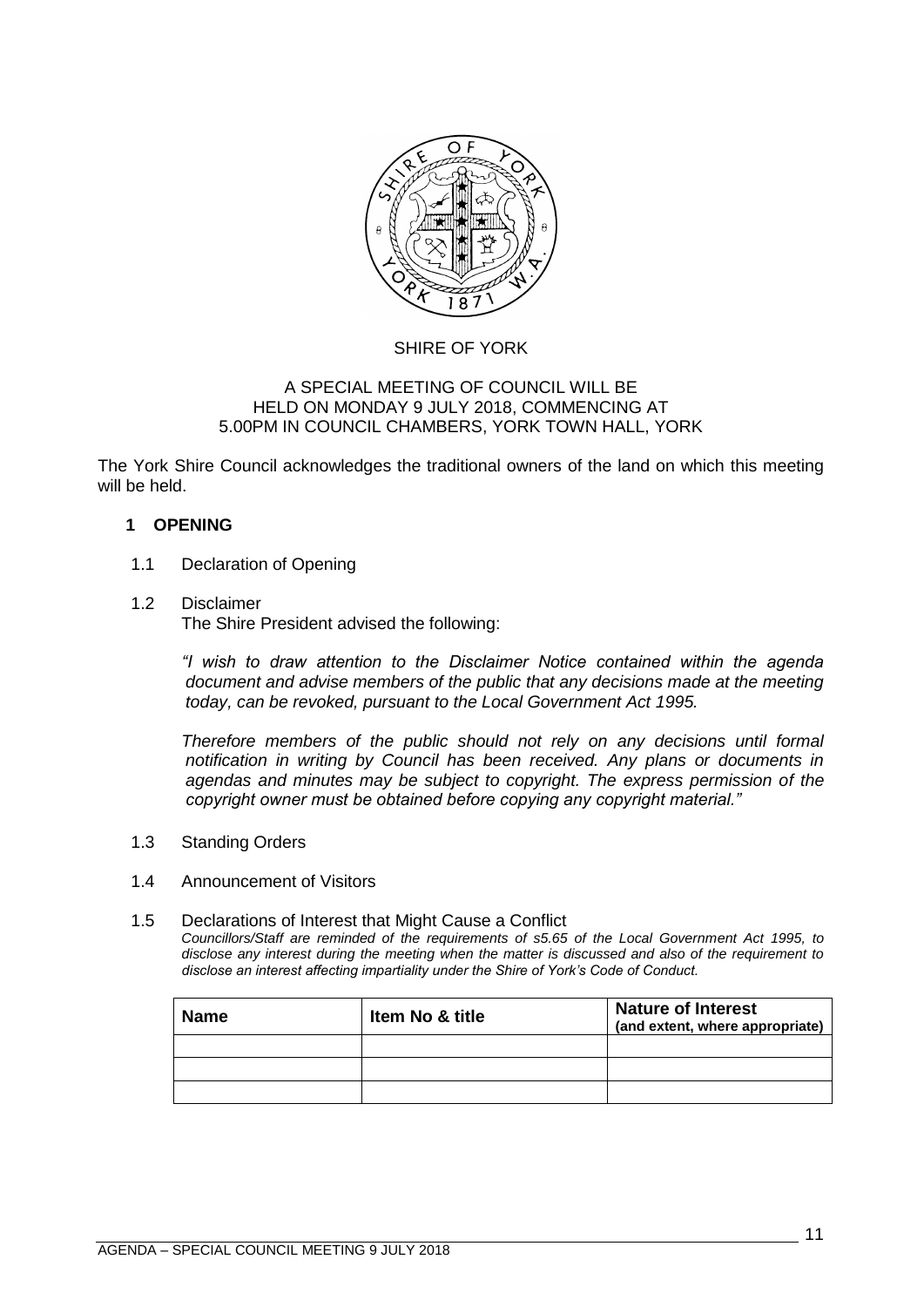#### <span id="page-11-0"></span>1.6 Declarations of Financial Interests

*A declaration under this section requires that the nature of the interest must be disclosed. Consequently a member who has made a declaration must not preside, participate in, or be present during any discussion or decision making procedure relating to the matter the subject of the declaration*

*Other members may allow participation of the declarant if the member further discloses the extent of the interest and the other members decide that the interest is trivial or insignificant or is common to a significant number of electors or ratepayers.*

| <b>Name</b> | <b>Item No &amp; title</b> | <b>Nature of Interest</b><br>(and extent, where appropriate) |
|-------------|----------------------------|--------------------------------------------------------------|
|             |                            |                                                              |
|             |                            |                                                              |
|             |                            |                                                              |

## <span id="page-11-1"></span>1.7 Disclosure of Interest that May Affect Impartiality

*Councillors and staff are required (Code of Conduct), in addition to declaring any financial interest, to declare any interest that might cause a conflict. The member/employee is also encouraged to disclose the nature of the interest. The member/employee must consider the nature and extent of the interest*  and whether it will affect their impartiality. If the member/employee declares that their impartiality will *not be affected then they may participate in the decision making process.*

| <b>Name</b> | Item No & Title |
|-------------|-----------------|
|             |                 |
|             |                 |
|             |                 |

## <span id="page-11-2"></span>**2 ATTENDANCE**

- <span id="page-11-3"></span>2.1 Members
- <span id="page-11-4"></span>2.2 Staff
- <span id="page-11-5"></span>2.3 Apologies
- <span id="page-11-6"></span>2.4 Leave of Absence Previously Approved
- <span id="page-11-7"></span>2.5 Number of People in the Gallery at Commencement of the Meeting

## <span id="page-11-8"></span>**3 PUBLIC QUESTION TIME**

Public Question Time is conducted in accordance with the Act and Regulations. In addition to this the Shire's Council Meetings Local Law 2016 states –

## *6.7 Other procedures for question time for the public*

*(1) A member of the public who wishes to ask a question during question time must identify themselves and register with a Council Officer immediately prior to the meeting.* 

- *(2) A question may be taken on notice by the Council for later response.*
- *(3) When a question is taken on notice the CEO is to ensure that—*
	- *(a) a response is given to the member of the public in writing; and*

*(b) a summary of the response is included in the agenda of the next meeting of the Council.* 

*(4) Where a question relating to a matter in which a relevant person has an interest is directed to the relevant person, the relevant person is to—*

- *(a) declare that he or she has an interest in the matter; and*
- *(b) allow another person to respond to the question.*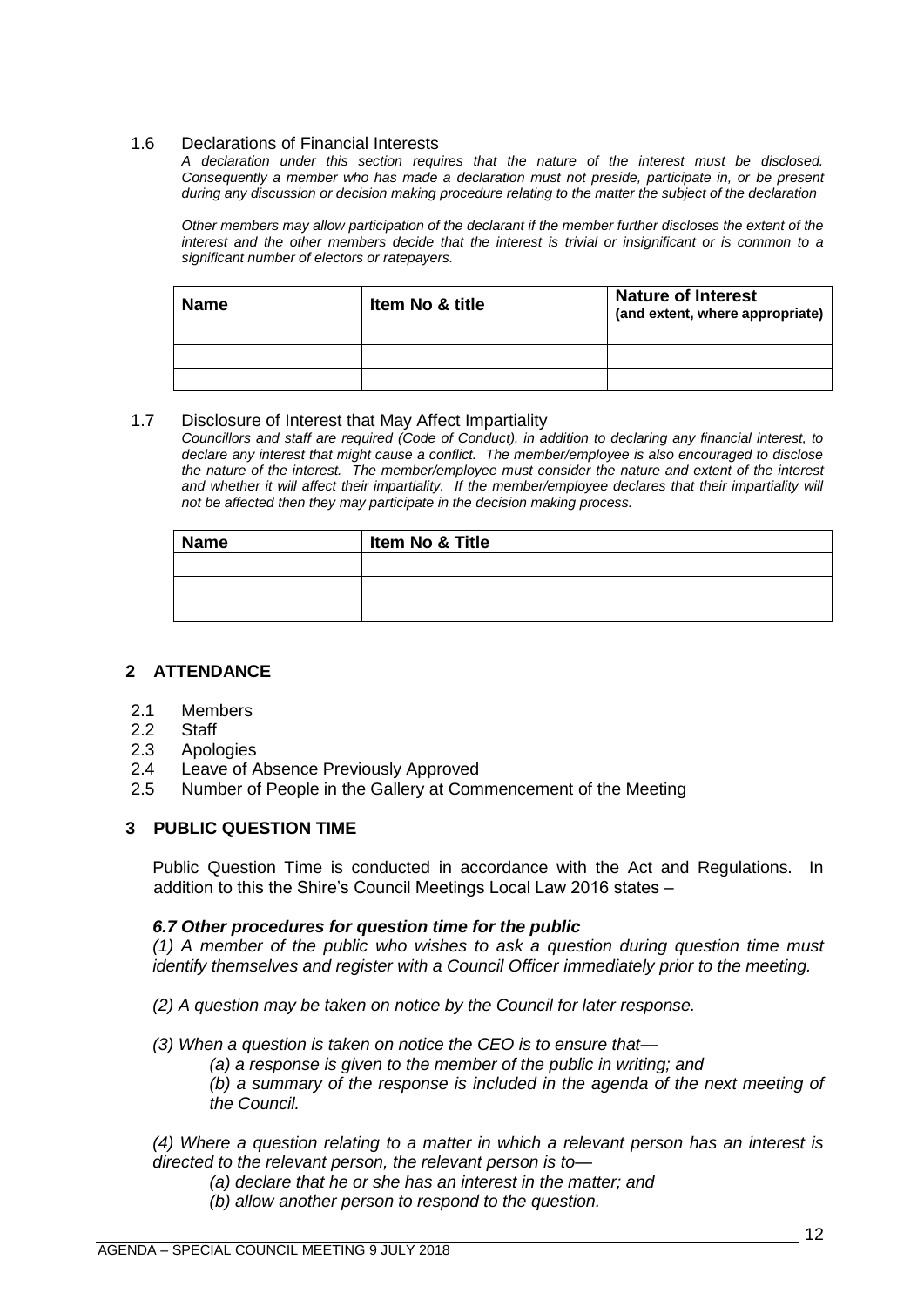*(5) Each member of the public with a question is entitled to ask up to 2 questions before other members of the public will be invited to ask their questions.* 

*(6) Where a member of the public provides written questions then the Presiding Member may elect for the questions to be responded to as normal business correspondence.* 

*(7) The Presiding Member may decide that a public question shall not be responded to where—*

*(a) the same or similar question was asked at a previous meeting, a response was provided and the member of the public is directed to the minutes of the meeting at which the response was provided;* 

*(b) the member of the public uses public question time to make a statement, provided that the Presiding Member has taken all reasonable steps to assist the member of the public to phrase the statement as a question; or* 

*(c) the member of the public asks a question that is offensive or defamatory in nature, provided that the Presiding Member has taken all reasonable steps to assist the member of the public to phrase the question in a manner that is not offensive or defamatory.* 

*(8) A member of the public shall have 2 minutes to submit a question.* 

*(9) The Council, by resolution, may agree to extend public question time.* 

*(10) Where any questions remain unasked at the end of public question time they may be submitted to the CEO who will reply in writing and include the questions and answers in the agenda for the next ordinary Council meeting.* 

*(11) Where an answer to a question is given at a meeting, a summary of the question and the answer is to be included in the minutes.*

<span id="page-12-0"></span>3.1 Written Questions – Current Agenda

3.2 Public Question Time

### <span id="page-12-2"></span><span id="page-12-1"></span>**4 APPLICATIONS FOR LEAVE OF ABSENCE**

#### <span id="page-12-4"></span><span id="page-12-3"></span>**5 PRESENTATIONS**

5.1 Petitions

- <span id="page-12-5"></span>5.2 Presentations
- <span id="page-12-6"></span>5.3 Deputations
- 5.4 Delegates reports

#### <span id="page-12-8"></span><span id="page-12-7"></span>**6 ANNOUNCEMENTS BY PRESIDING MEMBER WITHOUT DISCUSSION**

#### <span id="page-12-9"></span>**7 OFFICER'S REPORTS**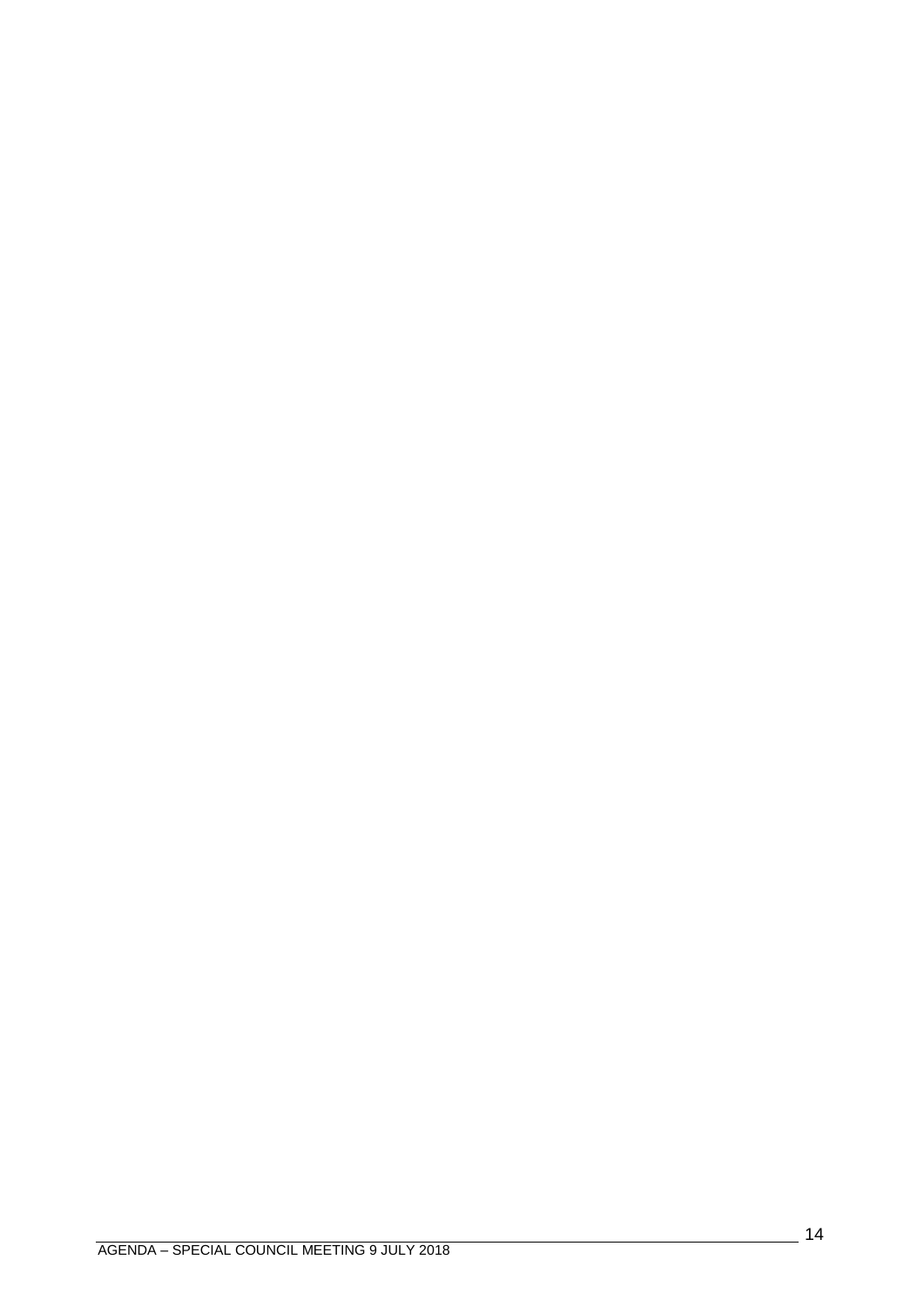## <span id="page-14-0"></span>*SY075-07/18 - Adoption of General Rates and Minimum Payments 2018/19*

| <b>FILE REFERENCE:</b>                | <b>FI.BUD1819</b>                                   |
|---------------------------------------|-----------------------------------------------------|
| <b>APPLICANT OR PROPONENT(S):</b>     | <b>Shire of York</b>                                |
| <b>AUTHORS NAME &amp; POSITION:</b>   | Tabitha Bateman - Finance Manager                   |
| <b>RESPONSIBLE OFFICER:</b>           | Suzie Haslehurst - Executive Manager, Corporate and |
|                                       | <b>Community Services</b>                           |
| <b>PREVIOUSLY BEFORE COUNCIL: Nil</b> |                                                     |
| <b>DISCLOSURE OF INTEREST:</b>        | <b>Nil</b>                                          |
| <b>APPENDICES:</b>                    | <b>Nil</b>                                          |
|                                       |                                                     |

## **Nature of Council's Role in the Matter:**

- Executive
- Legislative

## **Purpose of the Report:**

The purpose of this report is for Council to consider and impose the general rates and minimum rates on rateable property within the Shire.

#### **Background:**

Each year, as part of the budget process, Council determines the rates and charges for the financial year. During this process, Councillors and staff carry out a number of evaluation exercises to help determine what level of rates to charge. During the review of Council's Strategic Community Plan and Corporate Business Plan adopted in February this year, it was determined that a 3% increase in the rate in the dollar value should be applied across the terms of the plans and this was advertised during the community consultation period. However, Council is sensitive to future rate increases and receptive to the concerns of the community. Therefore, officers prepared two different budget scenarios which Councillors considered at budget workshops held on 21 May and 18 June 2018.

At these workshops, Council considered the following with regard to the draft budget;

- Priorities identified in the review of the Corporate Business Plan and Strategic Community Plan included the Avon Park upgrades, tree pruning and road improvements, asset management and building reserves to improve financial sustainability.
- Capital expenditure/asset management priorities including levels of service for roads, parks, trails and footpaths and renewals and upgrades to infrastructure.
- Opportunities for grant funding to offset capital and operating costs.
- Salaries and Allowances Tribunal determination of no increases to the salaries and allowances ranges for CEOs and elected members.

In light of these considerations, the draft budget incorporates an increase in general rates of 2% for the 2018/19 year. Minimum rates for GRV properties are to remain at the current rate being \$1,080 and minimum rates for UV properties will remain at \$1,430. This moderate rate increase reflects the current economic conditions, whilst generating the required income for the Shire to provide adequate levels of service and achieve its objectives.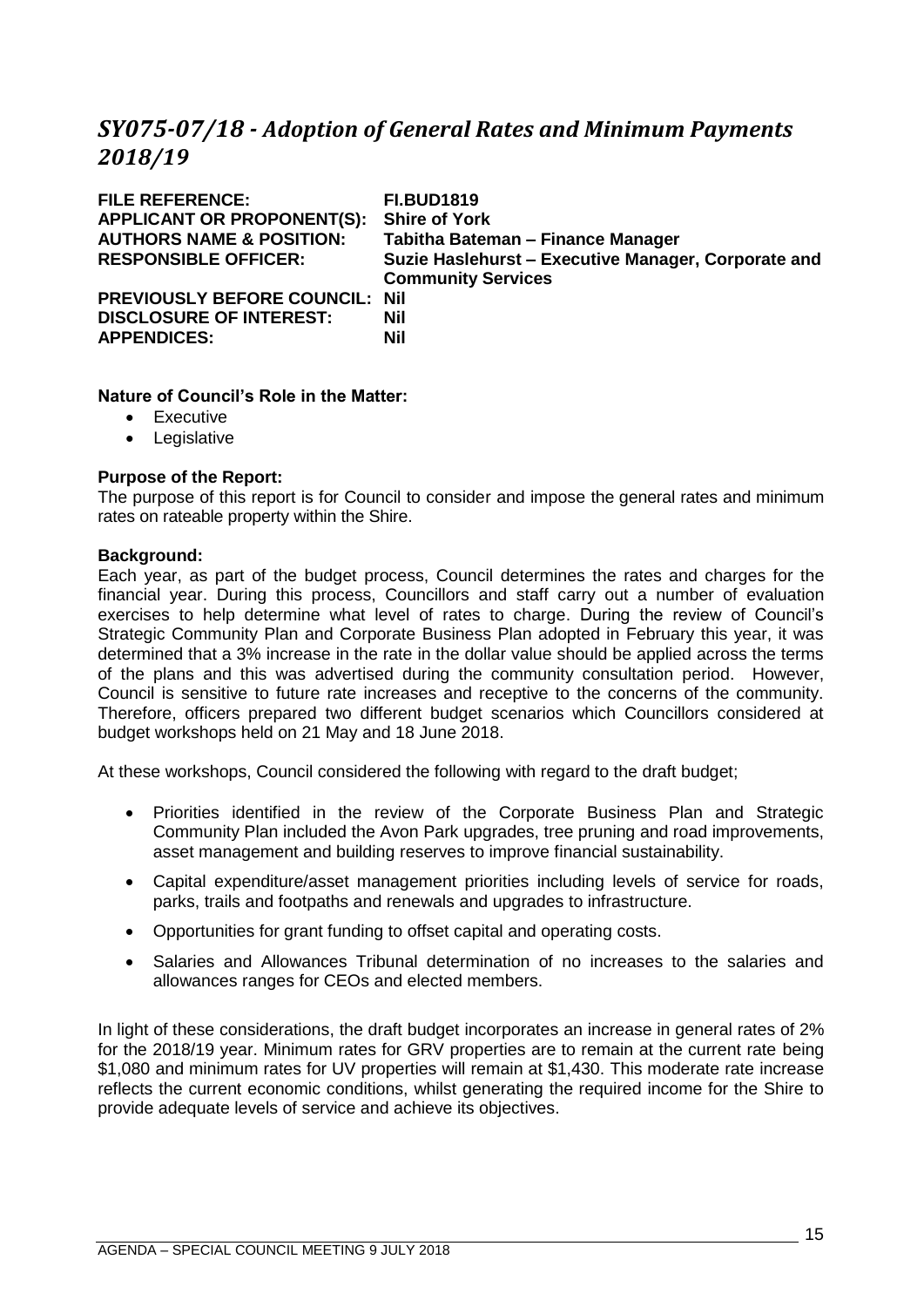### **Comments and details:**

A proposed rate rise of 3% was advertised publicly as part of the review of the Shire of York Strategic Community Plan and Corporate Business Plan following endorsement of the revised documents by Council for public advertising.

Landgate has since provided the valuations for UV properties with the following comments;

| "Total Valuation       | \$237,576,000 |
|------------------------|---------------|
| Average Overall Change | 4.03%         |

*OVERALL VARIATION TO UNIMPROVED VALUATIONS*

*Generally, unimproved values have increased in the eastern portion of the shire with little to no changes in the western portion of the shire.*

*Some changes to individual assessments may have occurred either as a product of the mass valuation process or where records have been amended or corrected for more up to date information about soil types etc."*

Landgate values rural properties rated on an Unimproved Value (UV) basis every year and properties rated on a Gross Rental Value (GRV) basis are revalued every three to five years. Rating valuations are assessed at a 'snapshot in time' to reflect the property market for the district on the same date.

The minimum rate for GRV properties (determined to be the minimum equitable cost of servicing lots within the district) is proposed to remain unchanged for the fourth year in a row at \$1,080. Minimum rates to be imposed on UV properties will remain at \$1,430. Approximately 812 properties (31%) are expected to be minimum rated this year. This is consistent with the proportion last year and is below the threshold of 50% allowable under the *Local Government Act 1995*.

It is proposed that the rate in the dollar for Gross Rental Value (GRV) will increase from \$0.118490 to \$0.120860 for the 2018/19 financial year. The rate in the dollar for Unimproved Value (UV) will increase from \$0.009006 to \$0.009186 for the 2018/19 financial year.

### **Implications to consider:**

• **Consultative Councillors** Landgate Valuation Services Public consultation regarding the Minor Strategic Review.

• **Strategic**

When setting the rate, Council considers what services and infrastructure are required and considers any strategic implications in accordance with Council's Strategic Community Plan and Corporate Business Plan.

## • **Policy related**

Not applicable.

#### • **Financial**

The 2018/19 Budget includes expected rate revenue of \$5,733,179 which accounts for around 50% of the total revenue budgeted to be received by Council. This report forms part of the 2018/19 Annual Budget and further information is disclosed in Note 1 - Rates and Service Charges.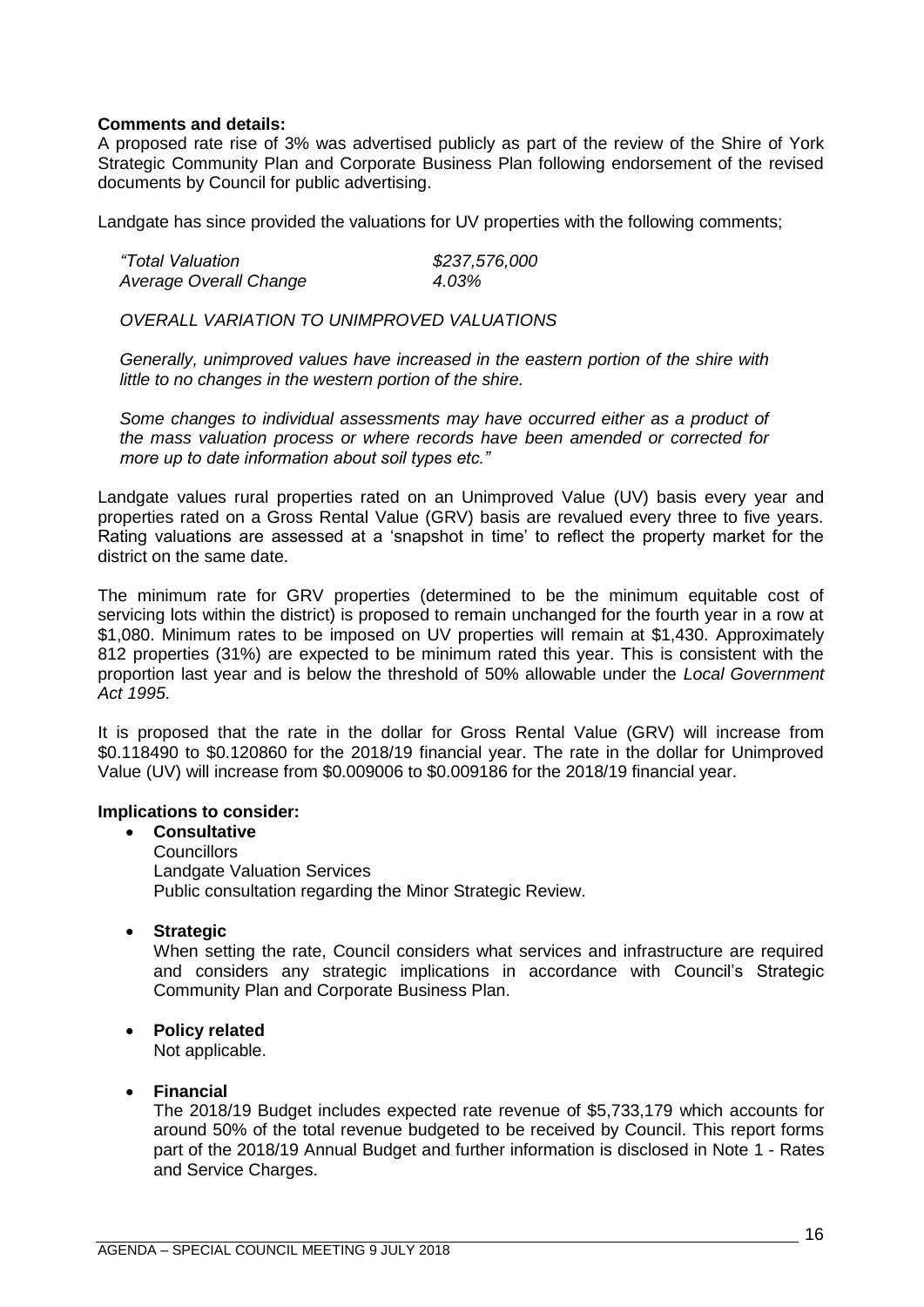## • **Legal and Statutory**

#### *Local Government Act 1995*

*6.32. Rates and service charges*

- *(1) When adopting the annual budget, a local government —*
	- *(a) in order to make up the budget deficiency, is to impose\* a general rate on rateable land within its district, which rate may be imposed either — (i) uniformly; or*
		- *(ii) differentially;*
	- *(b) may impose\* on rateable land within its district*
		- *(i) a specified area rate; or*
		- *(ii) a minimum payment; and*
	- *(c) may impose\* a service charge on land within its district.*

*\* Absolute majority required.*

- *(2) Where a local government resolves to impose a rate it is required to —*
	- *(a) set a rate which is expressed as a rate in the dollar of the gross rental value of rateable land within its district to be rated on gross rental value; and*
	- *(b) set a rate which is expressed as a rate in the dollar of the unimproved value of rateable land within its district to be rated on unimproved value."*
- *6.35. Minimum payment*
	- *(1) Subject to this section, a local government may impose on any rateable land in its district a minimum payment which is greater than the general rate which would otherwise be payable on that land.*
	- *(2) A minimum payment is to be a general minimum but, subject to subsection (3), a lesser minimum may be imposed in respect of any portion of the district.*
	- *(3) In applying subsection (2) the local government is to ensure the general minimum is imposed on not less than —*
		- *(a) 50% of the total number of separately rated properties in the district; or*
		- *(b) 50% of the number of properties in each category referred to in subsection (6), on which a minimum payment is imposed.*
	- *(4) A minimum payment is not to be imposed on more than the prescribed percentage of —*
		- *(a) the number of separately rated properties in the district; or*
		- *(b) the number of properties in each category referred to in subsection (6), unless the general minimum does not exceed the prescribed amount."*

## • **Risk Related**

The risk of not adopting the general rates and minimum payments will have implications for the 2018/19 budget adoption, Council operations and capital projects proposed for 2018/19.

• **Workforce Implications** N/A

**Voting Requirements: Absolute Majority Required: Yes**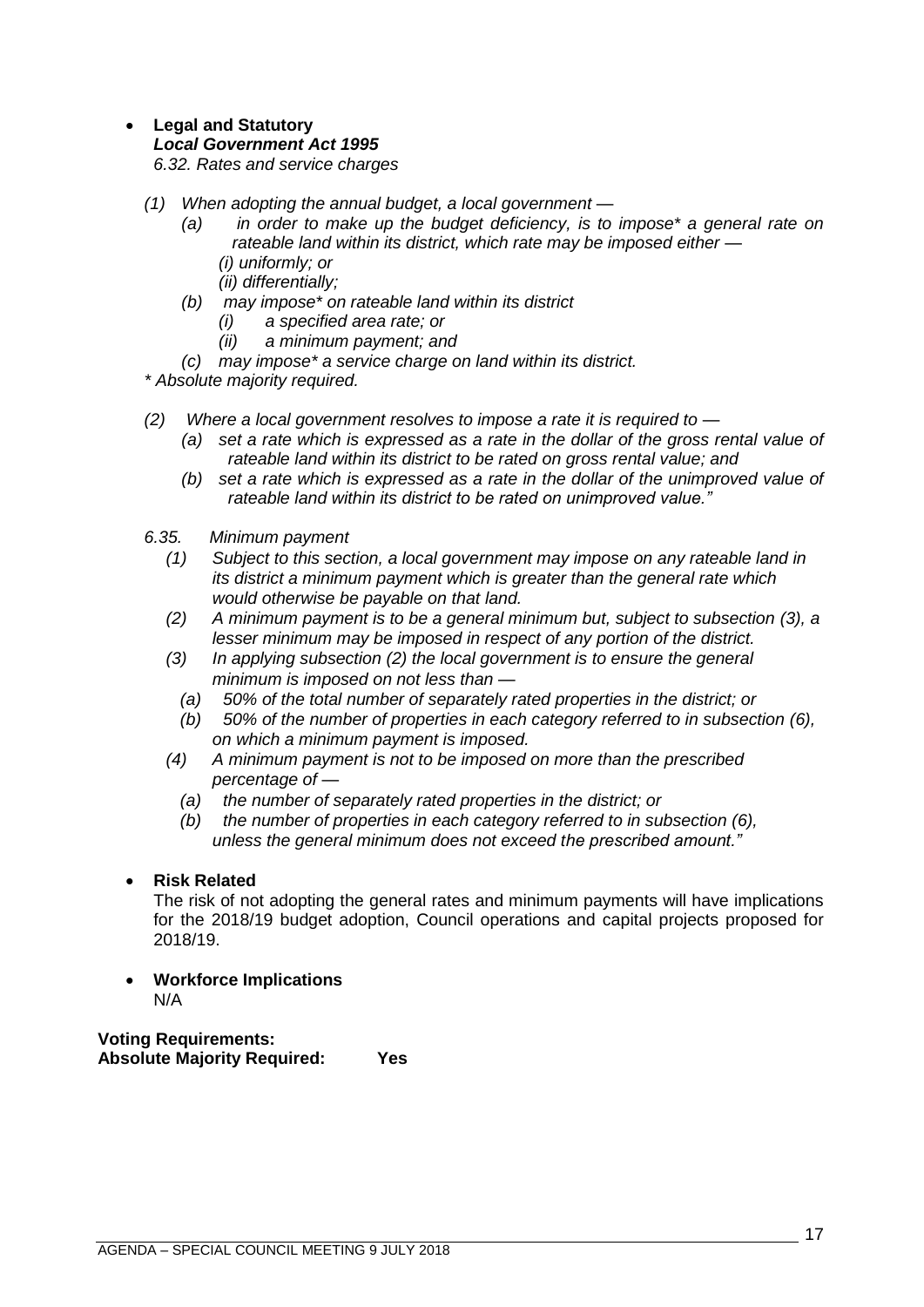## **OFFICER RECOMMENDATION**

*"That Council:*

- *1. Adopts a general rate rise of 2% for the 2018/19 financial year.*
- *2. Pursuant to Section 6.32 of the Local Government Act 1995, imposes the following general rates on:*
- *a) Gross Rental Values of property – 12.0860 cents in the Dollar*
- *b) Unimproved Values of property - 0.9186 cents in the Dollar*
- *3. Pursuant to Section 6.35 of the Local Government Act 1995, imposes the following minimum rates:*
	- *a) \$1,080.00 per Gross Rental Value*
	- *b) \$1,430.00 per Unimproved Value"*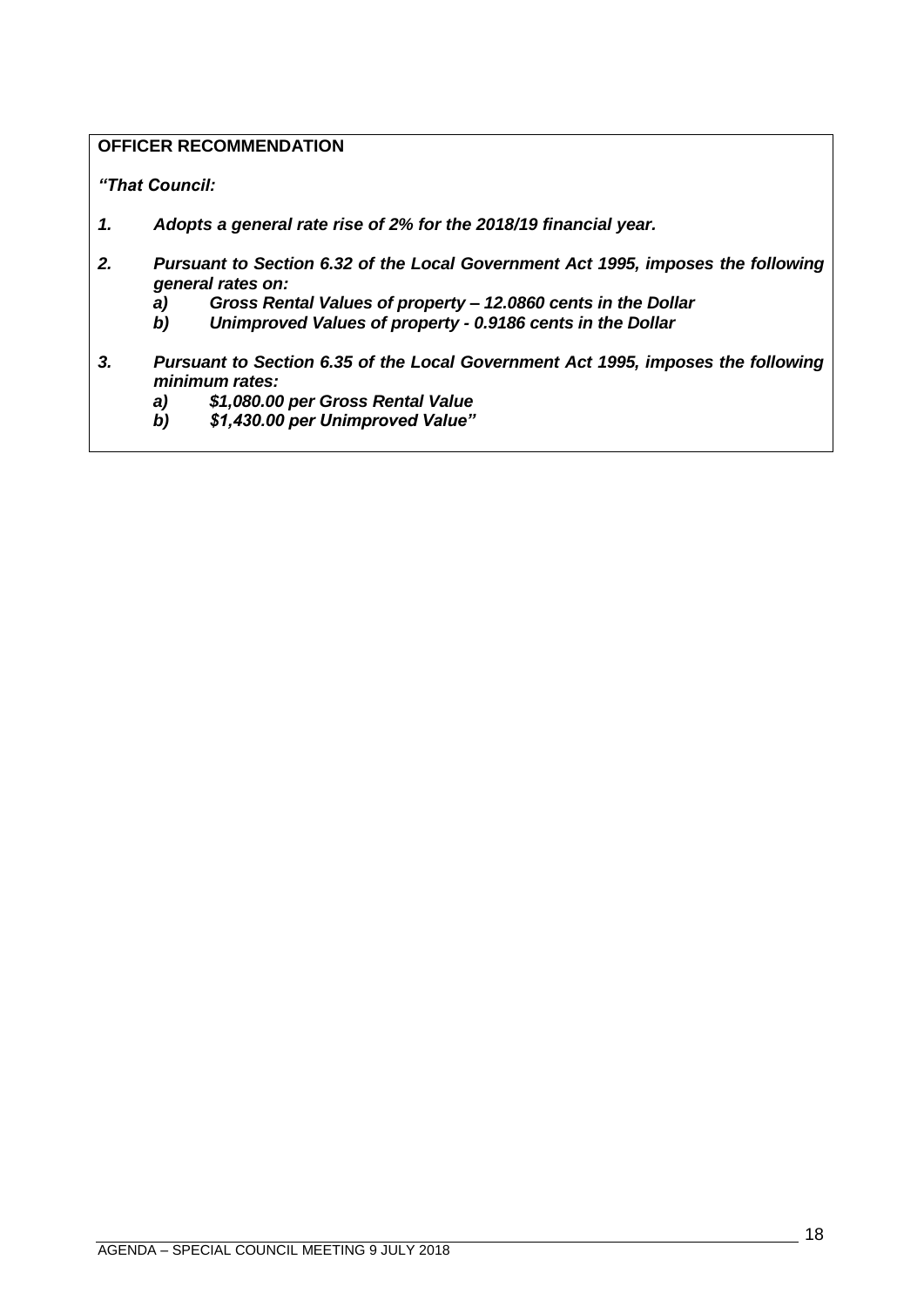## <span id="page-18-0"></span>*SY076-07/18 – Rates Payment Options, Instalment Interest and Instalment Administration Charges 2018/19*

| <b>FILE REFERENCE:</b><br><b>APPLICANT OR PROPONENT(S):</b><br><b>AUTHORS NAME &amp; POSITION:</b><br><b>RESPONSIBLE OFFICER:</b> | <b>FI.BUD1819</b><br><b>Shire of York</b><br>Tabitha Bateman - Finance Manager<br>Suzie Haslehurst - Executive Manager, Corporate and<br><b>Community Services</b> |
|-----------------------------------------------------------------------------------------------------------------------------------|--------------------------------------------------------------------------------------------------------------------------------------------------------------------|
| PREVIOUSLY BEFORE COUNCIL: N/A<br><b>DISCLOSURE OF INTEREST:</b><br><b>APPENDICES:</b>                                            | Nil<br><b>Nil</b>                                                                                                                                                  |

#### **Nature of Council's Role in the Matter:**

- Executive
- Legislative

#### **Purpose of the Report:**

The purpose of this report is for Council to consider and adopt the rates payment options for the 2018/19 financial year.

#### **Background:**

Council is requested to adopt the proposed interest rates, administration fees and due dates for the payment of rates in full and by instalments. Options proposed are for one full payment and payment by four instalments. Dates are based on the rates notices being distributed on 3 August 2018.

#### **Comments and details:**

Under Section 6.13(1) of the *Local Government Act 1995* (the Act), Council is able to charge interest on any amount of money (other than rates and service charges) owed to the local government. Under Section 6.51(1) of the Act, Council can charge interest on unpaid rates and rates on an instalment plan. The maximum interest rate for unpaid rates and other monies owed to Council is prescribed by Regulation 68 of the *Local Government (Financial Management) Regulations 1996 (FMR)* and is currently 5.5% for rates payable by instalments.

It is recommended that Council imposes a 5.5% rate of interest to apply on instalment payments for rates and other charges. The revenue estimated from the imposition of the interest charged under Section 6.51 of the Act applicable to rates and service charges amounts to \$20,000 for the 2018/19 financial year. The revenue estimated from the imposition of the interest charged under Section 6.13 of the Act applicable to other charges amounts to \$4,000 for the 2018/19 financial year.

Under Regulation 67 of the FMR, instalment charges are set to provide a full or partial reimbursement of administration costs. The individual instalment transaction fee of \$10.00 is set to reflect the administration cost of handling the four (4) instalment option provided to ratepayers.

It is recommended that Council imposes an administration charge per notice of \$10.00 where payment of rates is made by instalments. The revenue estimated from the imposition of the administration charge has been estimated at \$19,500 for the 2018/19 financial year.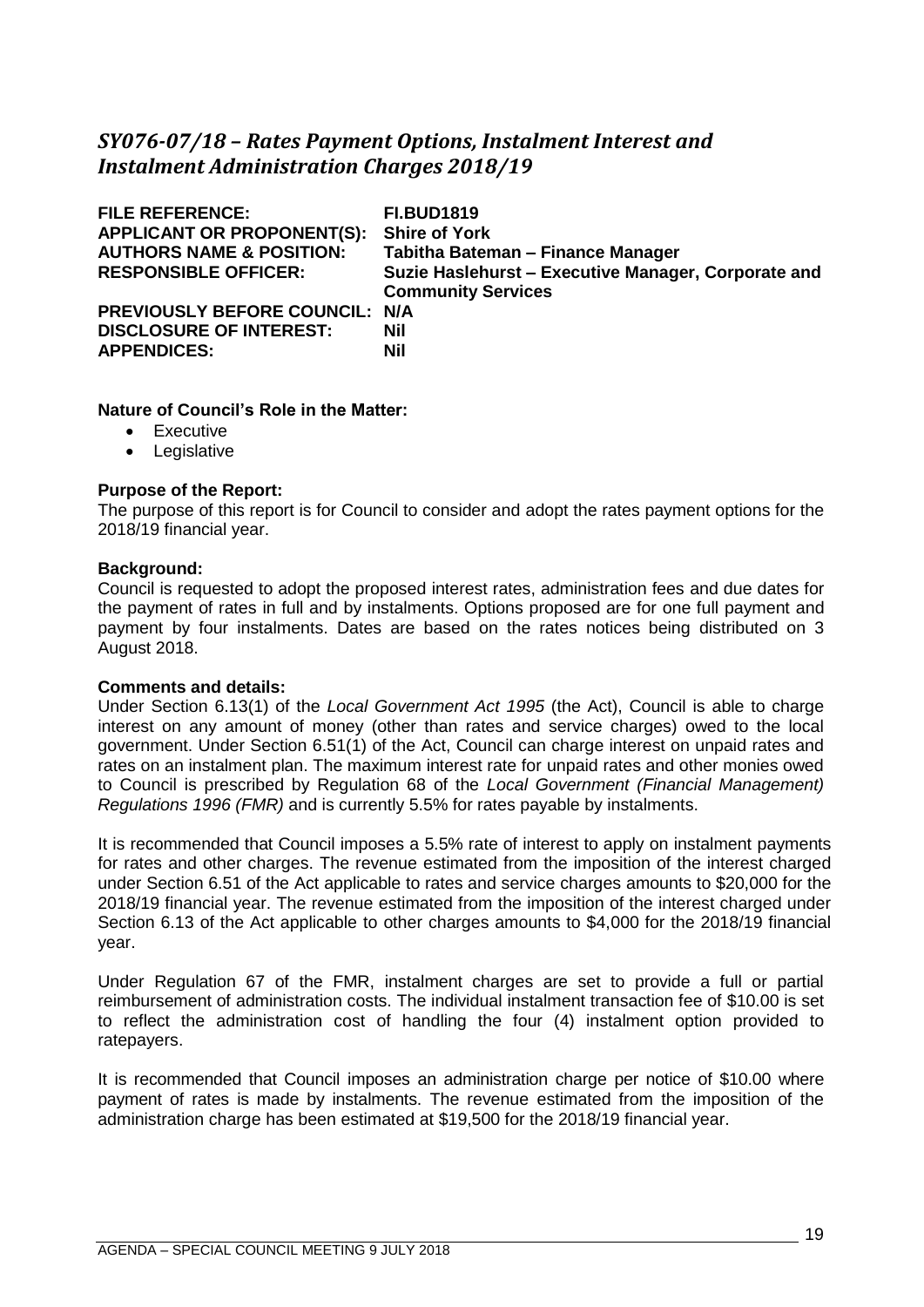Section 6.50 of the Act permits a Council to determine when a rate charge becomes due and payable, which cannot be earlier than 35 days after the date noted on the rate notice as the date the rate notice was issued. Where a person elects to pay a rate charge by instalments, the second and each subsequent instalment does not become due and payable at intervals of less than 2 months.

The due date of each instalment for the 2018/19 financial year based on the rate notices being distributed on 3 August 2018 is as follows:

| 10 September 2018 |
|-------------------|
| 10 September 2018 |
| 12 November 2018  |
| 14 January 2019   |
| 18 March 2019     |
|                   |

In addition to the above, the Shire reviewed its Policy F1.1 Revenue Collection in November 2017 allowing ratepayers to request an alternative payment arrangement. All requests for alternative payment arrangements are subject to approval by the Chief Executive Officer, and generally ensure that the total amount in arrears must be paid in full by the end of the financial year. In accordance with the policy, where the outstanding amount will not be paid in full by the end of the financial year, these applications are referred to Council to consider on a case by case basis.

#### **Implications to consider:**

- **Consultative** Department of Local Government
- **Strategic** *Strong and Effective Leadership 5.3 A financially sustainable Shire*
- **Policy related** F.1.1 *Revenue Collection*

## • **Financial**

Estimated revenue expected from instalment interest charges included in the 2018/19 Budget amounts to \$24,000 and from administration fees \$19,500.

## • **Legal and Statutory**

Section 6.13 of the *Local Government Act 1995* permits the Council to impose interest on any amount of money (not rates or service charges) that remains unpaid.

Section 6.51 of the *Local Government Act 1995* permits the Council to impose interest on a rate or service charge that remains unpaid (including instalments).

Regulation 68 of the *Local Government (Financial Management) Regulations* states that the maximum rate of interest on overdue rates payable by instalments to be imposed under Section 6.51 of the Local Government Act is 5.5%.

Regulation 19A of the *Local Government (Financial Management) Regulations* states that the maximum rate of interest on any amount of money (other than rates or service charges) to be imposed under Section 6.13 of *the Local Government Act* is 11%.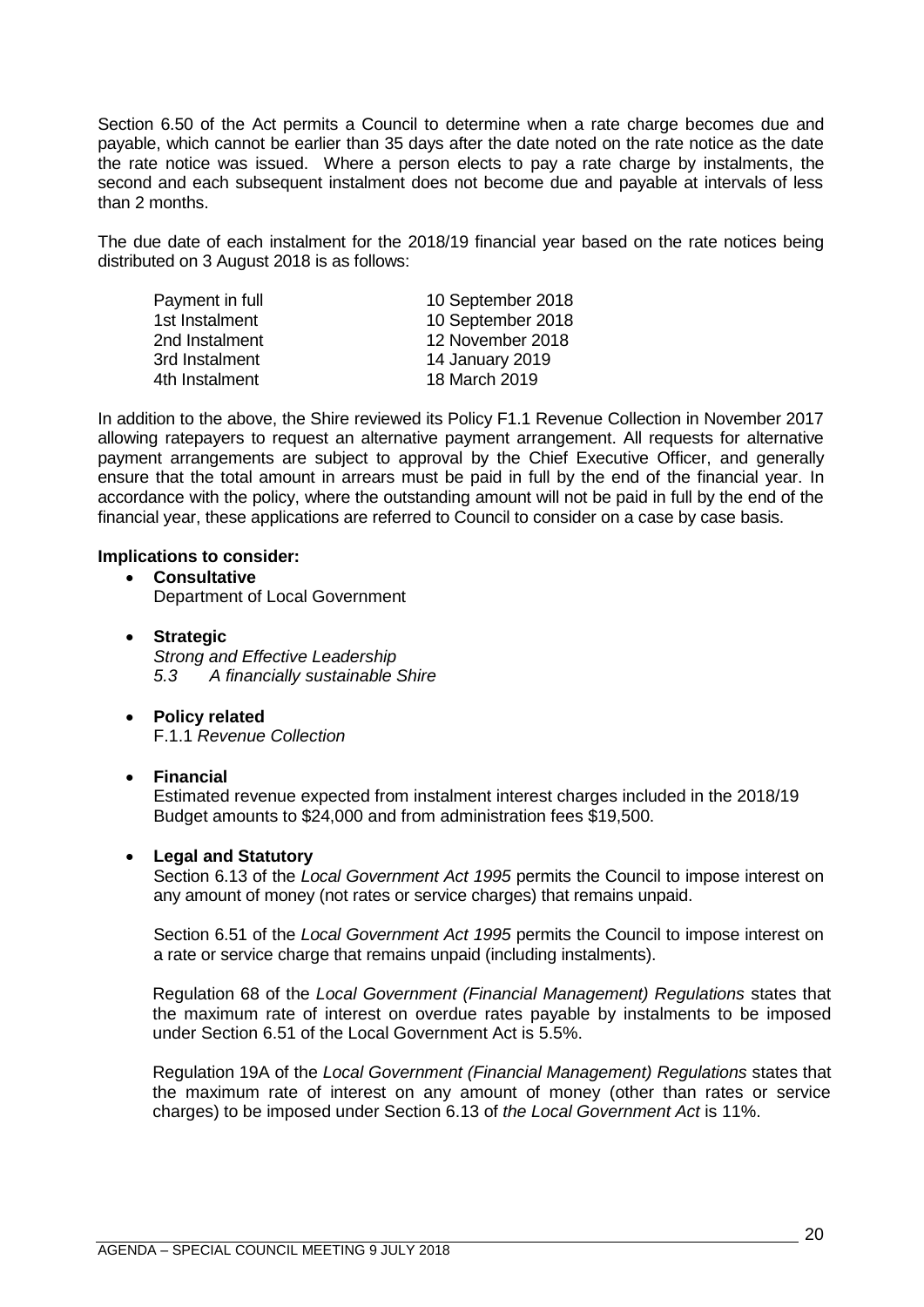Section 6.45 of the *Local Government Act 1995* states that payment for rates charged may be made by single payment or a person may elect to make payment by 4 equal or nearly equal instalments. A local government may impose an additional administration charge in accordance with Regulation 67 of the *Local Government (Financial Management) Regulations* (including an amount by way of interest) where payment of a rate charge is made by instalments.

• **Risk Related**

The risk of not adopting the Instalment Payment Arrangements, Instalment Administration Charge and Instalment Interest will have implications for the 2018/19 budget adoption, Council operations and capital projects proposed for 2018/19.

• **Workforce Implications** N/A

**Voting Requirements: Absolute Majority Required: Yes**

## **OFFICER RECOMMENDATION**

*"That Council adopts for the 2018/19 financial year:*

*1. The following dates for payment of rates;*

 *One Payment Option* 

 *Payment in Full 10 September 2018*

| <b>Four Instalments</b>  |                        |
|--------------------------|------------------------|
| <b>First Instalment</b>  | 10 September 2018      |
| <b>Second Instalment</b> | 12 November 2018       |
| <b>Third Instalment</b>  | <b>14 January 2019</b> |
| <b>Fourth Instalment</b> | 18 March 2019          |

- *2. An Administration Charge of \$10.00 per instalment for payment of rates by instalments to be charged for the second, third, and fourth instalment.*
- *3. An Interest Rate of 5.5% to be imposed on rates payable by instalments in accordance with Section 6.51(1) of the Local Government Act 1995.*
- *4. An Interest Rate of 5.5% to be imposed on other charges payable by instalments in accordance with Section 6.13(1) of the Local Government Act 1995."*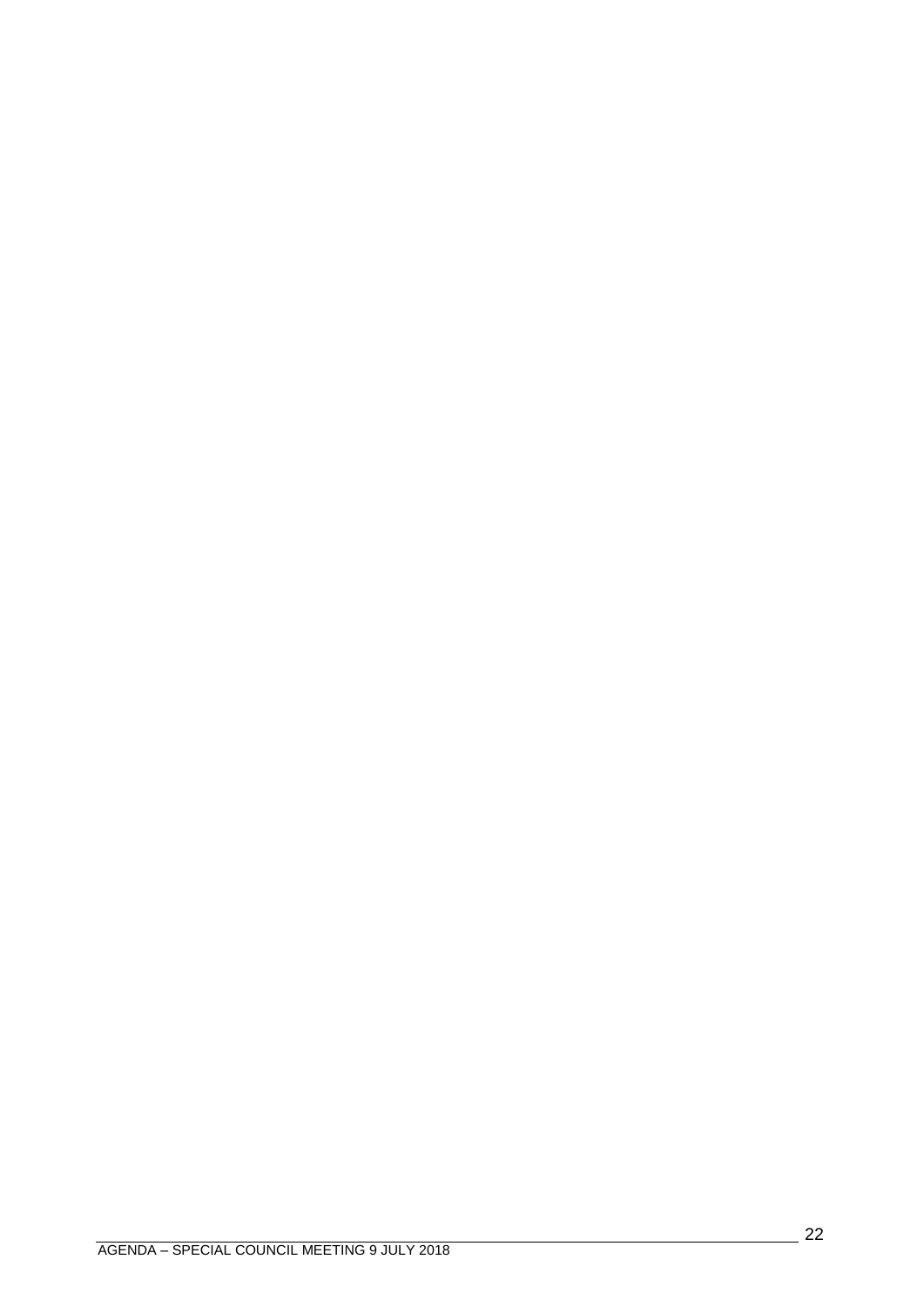## <span id="page-22-0"></span>*SY077-07/18 – Penalty Interest Charges 2018/19*

| <b>FILE REFERENCE:</b><br><b>APPLICANT OR PROPONENT(S):</b><br><b>AUTHORS NAME &amp; POSITION:</b><br><b>RESPONSIBLE OFFICER:</b> | <b>FI.BUD1819</b><br><b>Shire of York</b><br>Tabitha Bateman - Finance Manager<br>Suzie Haslehurst - Executive Manager, Corporate and<br><b>Community Services</b> |
|-----------------------------------------------------------------------------------------------------------------------------------|--------------------------------------------------------------------------------------------------------------------------------------------------------------------|
| PREVIOUSLY BEFORE COUNCIL: N/A<br><b>DISCLOSURE OF INTEREST:</b><br><b>APPENDICES:</b>                                            | Nil<br><b>Nil</b>                                                                                                                                                  |

## **Nature of Council's Role in the Matter:**

- Executive
- Legislative

#### **Purpose of the Report:**

This report requests Council to consider and adopt the penalty interest charges for outstanding rates and other charges for the 2018/19 financial year.

#### **Background:**

Council is requested to adopt the proposed rate of penalty interest on rates and other charges incorporated into the 2018/19 Budget as required by Section 6.51 of the *Local Government Act 1995* (the Act). For the 2017/18 financial year a penalty interest rate of 11% was adopted and the estimated income recognised was \$125,794.

#### **Comments and details:**

Under Section 6.13(1) of the Act, Council can charge interest on any amount of money (other than rates and service charges) owed to the local government. The maximum rate of interest prescribed by Regulation 19A of the *Local Government (Financial Management) Regulations 1996 (FMR)* is currently 11%.

Under Section 6.51(1) of the Act, Council can charge interest on unpaid rates and service charges. The maximum rate of interest is prescribed by Regulation 70 of the *FMR* and is currently 11%.

It is recommended that Council imposes an 11% rate of interest to apply to rates and other charges. The revenue estimated from the imposition of the interest charged under Sections 6.51(1) of the Act applicable to rates and service charges amounts to \$80,000 for the 2018/19 financial year. The revenue estimated from the imposition of the interest charged under Section 6.13(1) of the Act applicable to other charges amounts to \$20,000 for the 2018/19 financial year.

It is not proposed to raise interest on sundry debtors other than those raised through the Shire's rating system.

## **Implications to consider:**

• **Consultative** Department of Local Government

## • **Strategic**

*Strong and Effective Leadership*

*5.3 A financial sustainable Shire*

*5.4 Open and accountable systems*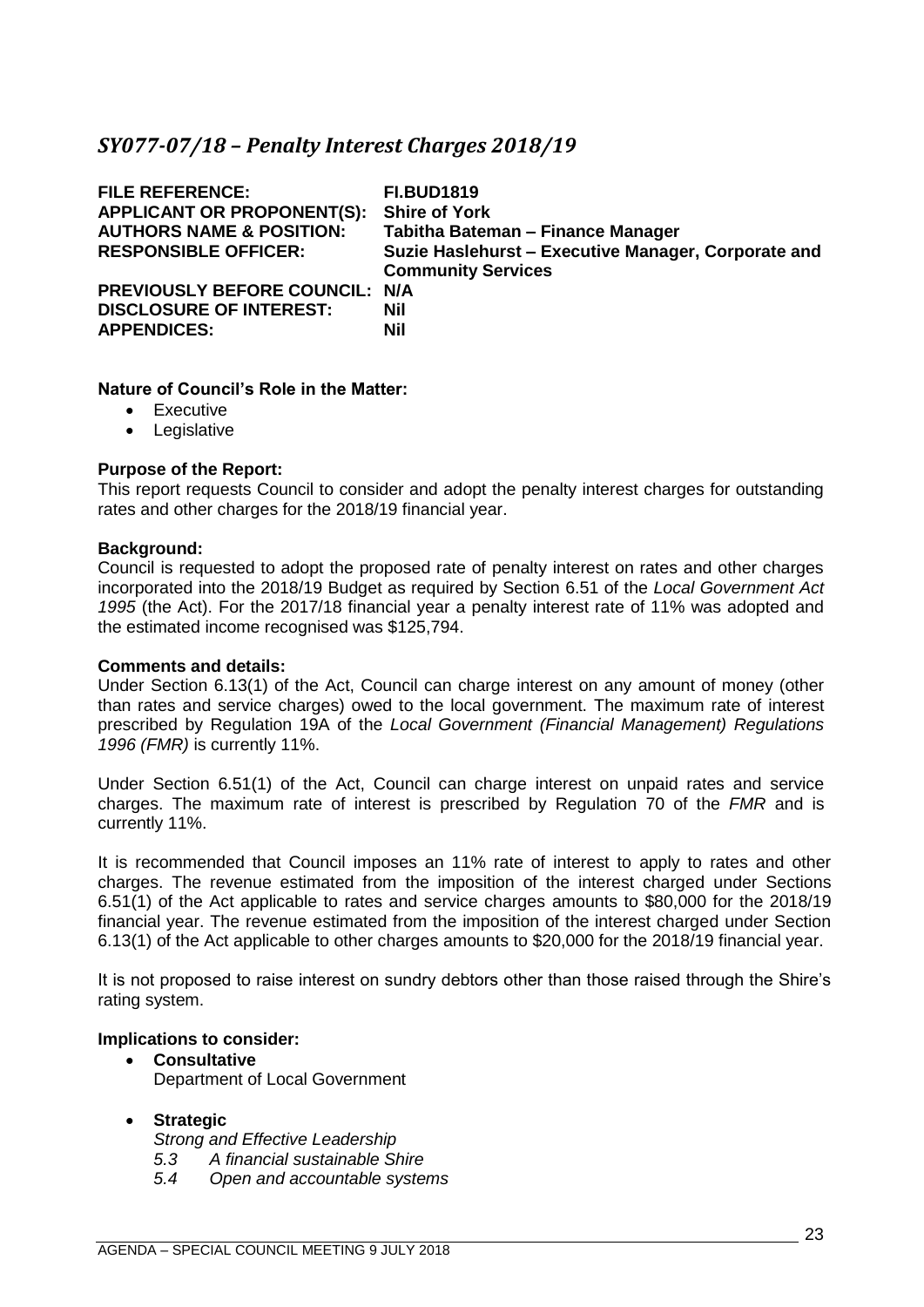## • **Policy related**

F.1.1 *Revenue Collection*

## • **Financial**

Estimated total revenue expected from penalty interest charges included in the 2018/19 Budget amounts to \$100,000.

## • **Legal and Statutory**

Section 6.13(1) of the *Local Government Act 1995* permits the Council to impose interest on any amount of money (not rates or service charges) that remains unpaid.

Section 6.51(1) of the *Local Government Act 1995* permits the Council to impose interest on a rate or service charge that remains unpaid (including instalments).

Regulation 70 of the *Local Government (Financial Management) Regulations* states the maximum rate of interest on overdue rates to be imposed under Section 6.51 of the *Local Government Act 1995* is 11%.

Regulation 19A of the *Local Government (Financial Management) Regulations* states the maximum rate of interest on any amount of money (other than rates or service charges) to be imposed under Section 6.13 of the *Local Government Act 1995* is 11%.

## • **Risk Related**

The risk of not adopting the interest rates will have implications for the 2018/19 budget adoption, Council operations and capital projects proposed for 2018/19.

• **Workforce Implications** N/A

**Voting Requirements: Absolute Majority Required: Yes**

## **OFFICER RECOMMENDATION**

*"That Council adopts for the 2018/19 financial year:*

- *1. An Interest Rate of 11% to be imposed on rates and service charges in accordance with Section 6.51(1) of the Local Government Act 1995.*
- *2. An Interest Rate of 11% to be imposed on other charges applied to rates notices in accordance with Section 6.13(1) of the Local Government Act 1995."*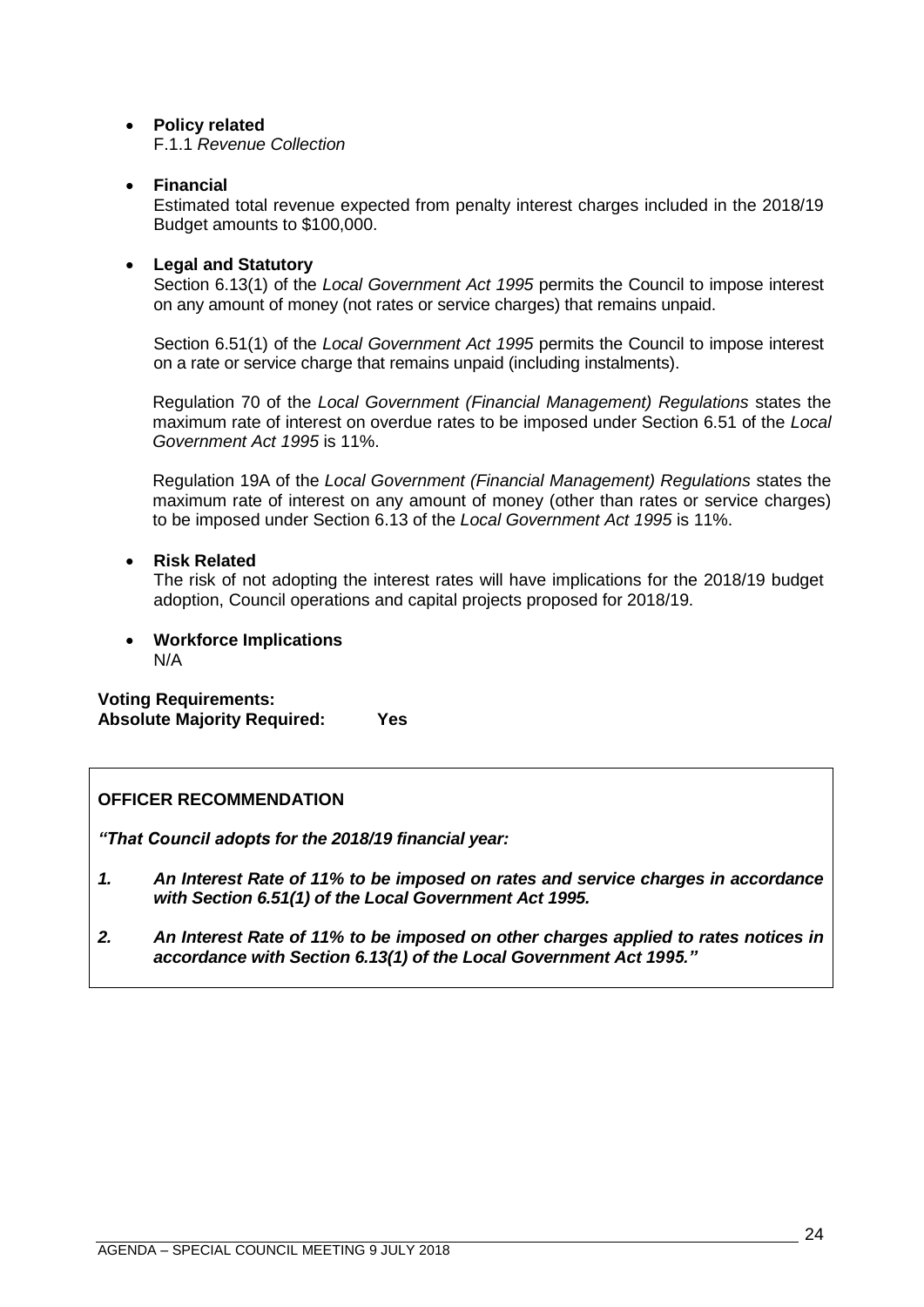## <span id="page-24-0"></span>*SY078-07/18 – Rates Payment Incentive Scheme 2018/19*

| <b>FILE REFERENCE:</b><br><b>APPLICANT OR PROPONENT(S):</b><br><b>AUTHORS NAME &amp; POSITION:</b>                           | <b>FI.BUD1819</b><br><b>Shire of York</b><br>Helen D'Arcy-Walker, Council & Executive Support<br><b>Officer</b> |
|------------------------------------------------------------------------------------------------------------------------------|-----------------------------------------------------------------------------------------------------------------|
| <b>RESPONSIBLE OFFICER:</b><br><b>PREVIOUSLY BEFORE COUNCIL: Nil</b><br><b>DISCLOSURE OF INTEREST:</b><br><b>APPENDICES:</b> | <b>Paul Martin, Chief Executive Officer</b><br>Nil<br>Nil                                                       |

## **Nature of Council's Role in the Matter:**

• Executive

#### **Purpose of the Report:**

The purpose of this report is to inform Council about the information being issued with the 2018/19 Rates Notice and the proposed Rate Payment Incentive Scheme Prizes.

#### **Background:**

Council has had a Rate Payment Incentive Scheme in past years and the 2018/19 financial year budget again includes incentives for Ratepayers to pay their rates by the due date in one lump sum.

#### **Comments and details:**

The following prizes have been donated by the sponsors and the Shire of York for the Rate Payment Incentive Scheme:

#### **FIRST PRIZE**

A \$1,000 bank account provided by the Shire of York in conjunction with the York & Districts Community Bank Branch of Bendigo Bank

## **SECOND PRIZE**

A two night weekend stay at the Quality Hotel Ambassador Perth in a Premium Deluxe Room with breakfast for 2 people each morning

## **THIRD PRIZE**

Four tickets to the West Australian Symphony Orchestra - Asher Fisch Conducts Strauss & Bruckner - Saturday, 10 November, 2018 – Perth Concert Hall

#### **FOURTH PRIZE**

\$200 of Fuel Donated by Fuel Distributors of WA Pty Ltd

The draw will be conducted through the Random Prize Draw on the Shire's Synergy Program on 11 September 2018 and the winners will be notified and presented with their prize at the Ordinary Council meeting to be held in October.

The following conditions apply to all Prizes:

- All current and outstanding rates must be received on or before 10 September 2018 to qualify.
- Councillors and employees of the Shire of York and their immediate families are ineligible to enter.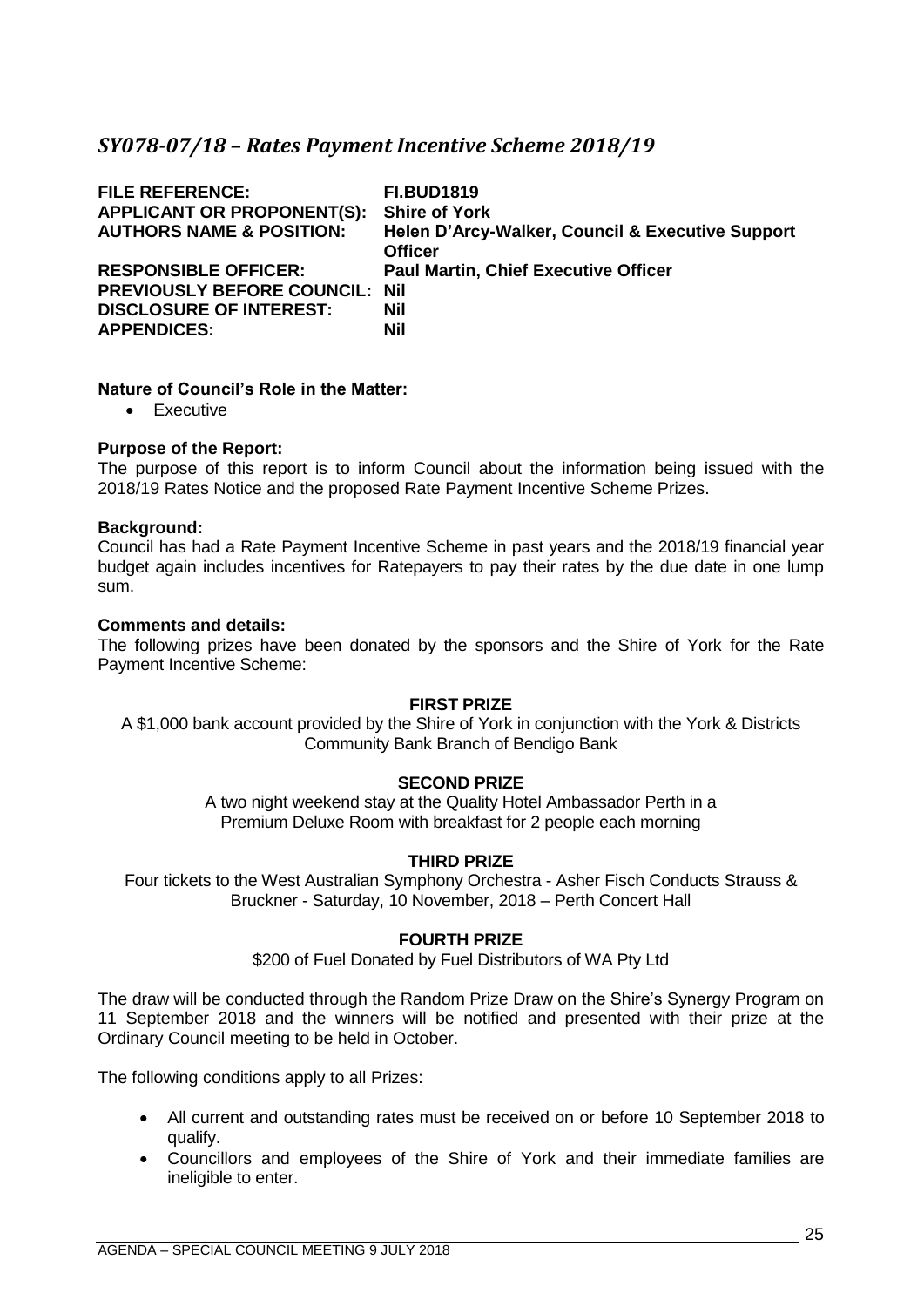This year the 2018/19 rate notice package will include the following:

- Shire of York Information Calendar
	- o Rubbish Collection Dates
	- o Kerbside Bulk Pick Up Dates
	- o Dog & Cat Registration Renewal Date
	- o Rates Instalments Due Dates
	- o Information regarding Fire Breaks, Restricted Burning Permits, Prohibited Burning Periods
	- o Relevant Telephone Numbers
- Firebreak Notice and Fire Break & Hazard Reduction Guide
- Rates Incentive Prizes
- Shire of York Customer Service Charter

### **Implications to consider:**

- **Consultative** York & Districts Community Bank Branch of Bendigo Bank Quality Hotel Ambassador Perth West Australian Symphony Orchestra Fuel Distributors of WA Pty Ltd
- **Strategic** Not applicable
- **Policy related** Not applicable
- **Financial** Council donates \$500 towards first prize
- **Legal and Statutory** Not applicable
- **Risk related** Not applicable
- **Workforce Implications** Not applicable

**Voting Requirements: Absolute Majority Required: No**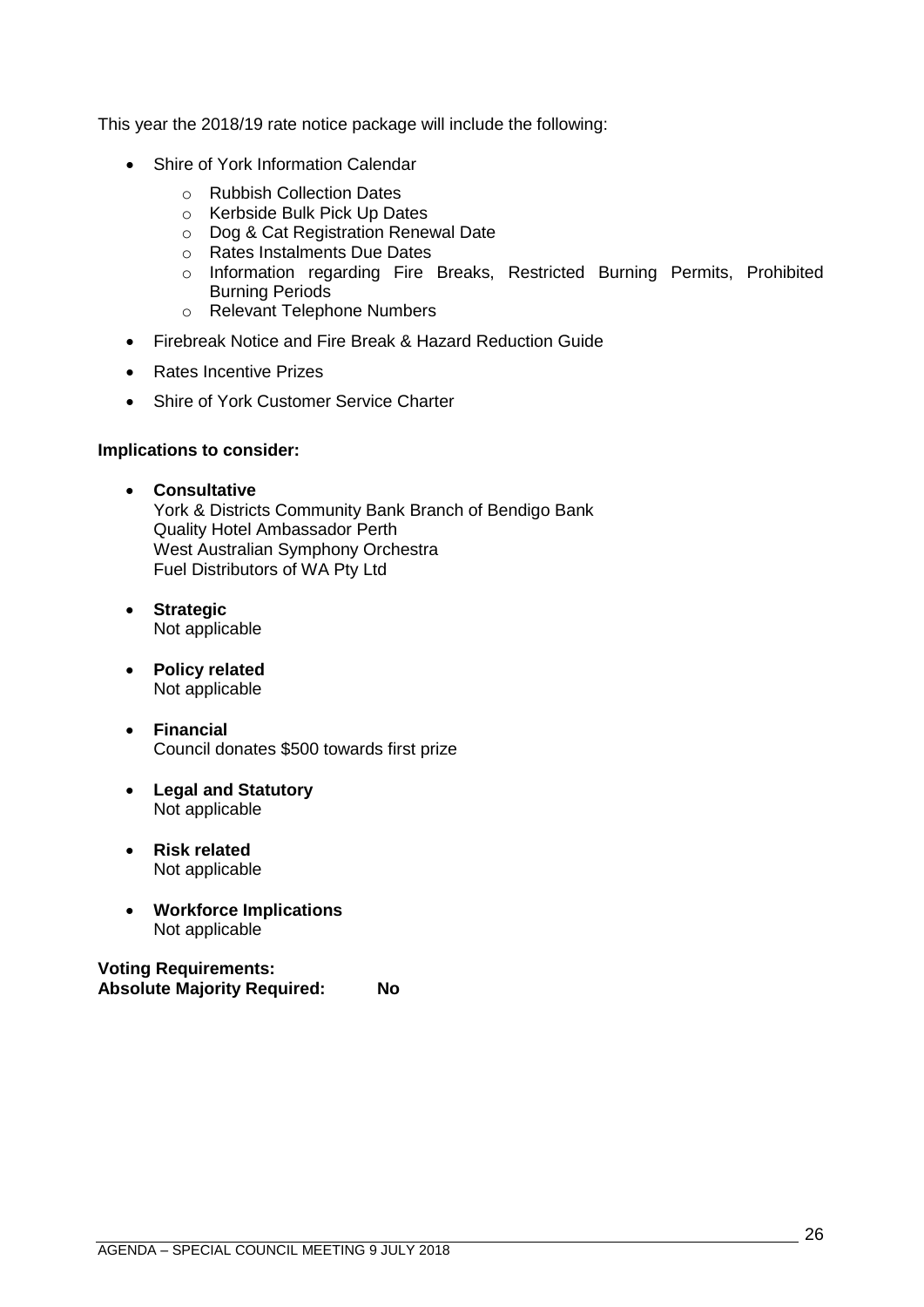## **OFFICER RECOMMENDATION**

*"That Council:*

- *1. Adopts the Rates Payment Incentive Scheme for 2018/19.*
- *2. Authorises the draw to be conducted through the Random Prize Draw on the Shire's Synergy Program on 11 September 2018.*
- *3. Requests the Chief Executive Officer to notify the winners and arrange for presentation of prizes to be made at the Ordinary Council meeting to be held in September 2018.*

*Advice Note:*

*All current and outstanding rates must be received on or before 10 September 2018 to qualify for the prize draw.*

*Councillors and employees of the Shire of York and their immediate families are ineligible to enter."*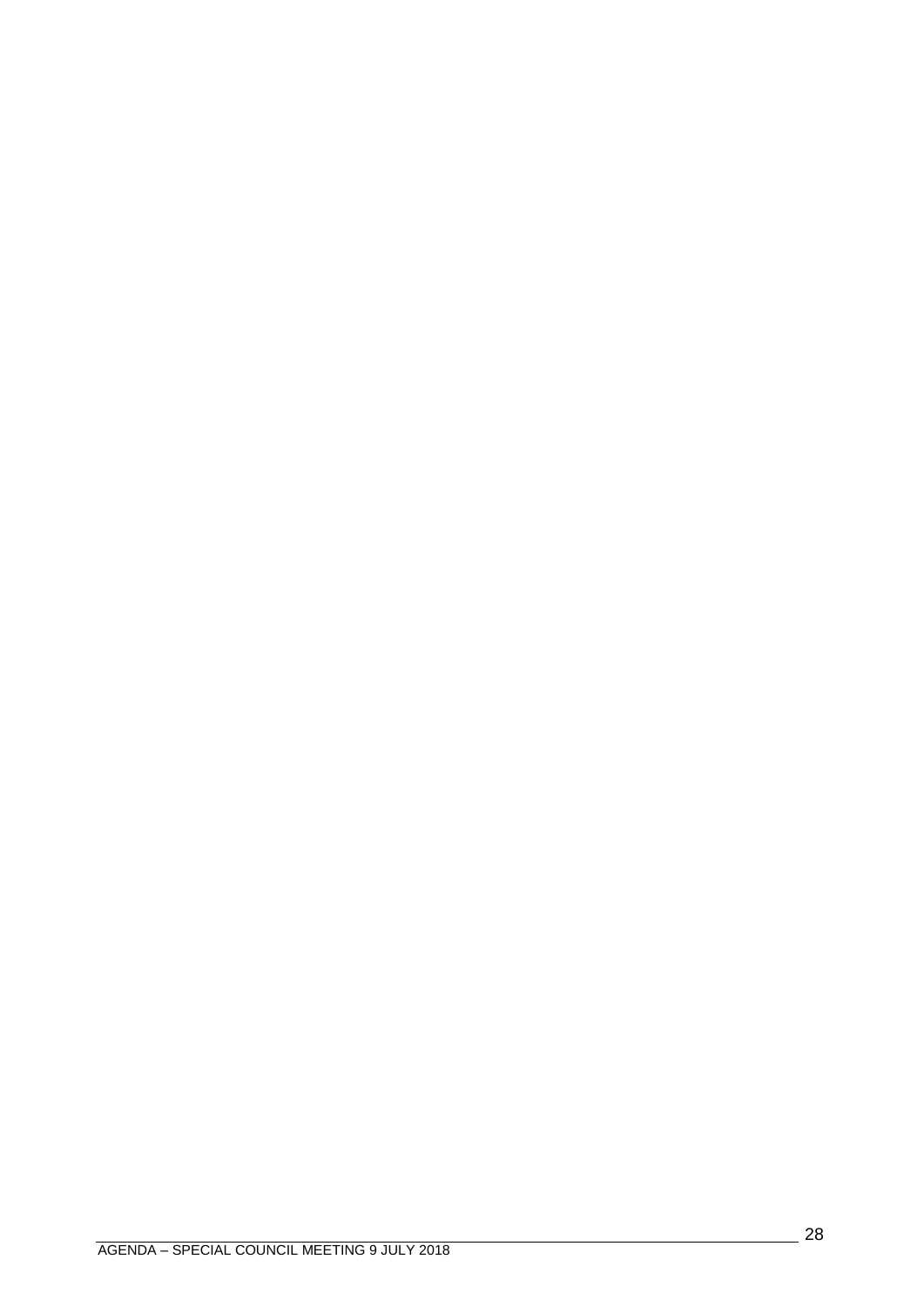## <span id="page-28-0"></span>*SY079-07/18 – Adoption of General Refuse Fees and Charges 2018/19*

| <b>FILE REFERENCE:</b><br><b>APPLICANT OR PROPONENT(S):</b><br><b>AUTHORS NAME &amp; POSITION:</b><br><b>RESPONSIBLE OFFICER:</b> | <b>FI.BUD1819</b><br><b>Shire of York</b><br>Tabitha Bateman - Finance Manager<br>Suzie Haslehurst - Executive Manager, Corporate and<br><b>Community Services</b> |
|-----------------------------------------------------------------------------------------------------------------------------------|--------------------------------------------------------------------------------------------------------------------------------------------------------------------|
| PREVIOUSLY BEFORE COUNCIL: N/A<br><b>DISCLOSURE OF INTEREST:</b><br><b>APPENDICES:</b>                                            | Nil<br><b>Nil</b>                                                                                                                                                  |

## **Nature of Council's Role in the Matter:**

- Executive
- Legislative

#### **Purpose of the Report:**

This report provides details of the proposed refuse fees and charges and recommends that Council adopts the General Refuse Fees and Charges for the 2018/19 financial year.

#### **Background:**

The revenue generated from the Sanitation General Refuse Fees and Charges represents a significant component of the Shire's annual revenue. This revenue is required to fund the expenses incurred in providing kerbside collection services and to undertake operational activities and capital works at the Waste Transfer Station.

#### **Comments and details:**

At the Ordinary Meeting of Council held in February 2018, Council resolved to utilise the tenderexempt WALGA preferred suppliers panel to request submissions for the provision of Waste and Recycling Services for the Shire of York. Considering the scope of waste collection services is yet to be determined, the Shire has budgeted for the extension of the current contract. Consequently, it is proposed that the standard fees for general refuse collection be increased by the CPI increase of 0.9% which is consistent with the increase to cost of collection, making the charge \$204.00 per annum. The Waste Management Levy will remain at \$90.00 per annum.

## **Implications to consider:**

- **Consultative Community** Service Providers
- **Strategic** N/A
- **Policy related** N/A

## • **Financial**

Notes to the Annual Budget No 8 - Fees and Charges Revenue details total income for fees and charges for each program as required by Regulation 25 of the *Local Government (Financial Management) Regulations*. Incorporated into these fees and charges are the following Rubbish Removal Charges for the 2018/19 financial year: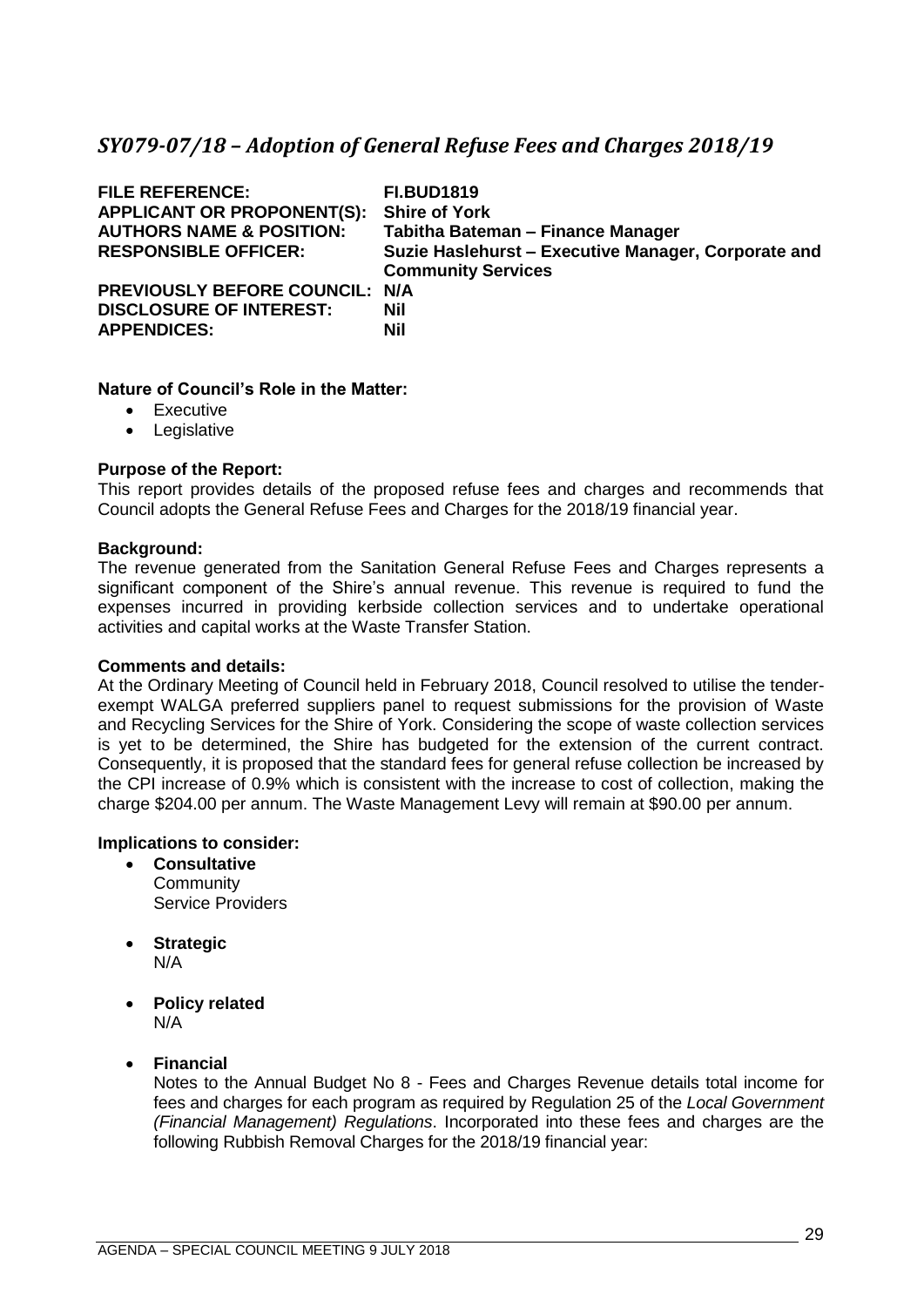|                                                                                                                                                    | Condition/ |                  |                 |                  |
|----------------------------------------------------------------------------------------------------------------------------------------------------|------------|------------------|-----------------|------------------|
| <b>ITEM</b>                                                                                                                                        | Frequency  | 2017/18          | 2018/19         | <b>Variation</b> |
| <b>RATES / WASTE MANAGEMENT</b>                                                                                                                    |            |                  |                 |                  |
| Rubbish Service Charges - All eligible properties                                                                                                  |            |                  |                 |                  |
| Charge per bin service                                                                                                                             | per annum  | 202.00           | 204.00          | 1%               |
| Charge per 1.5m <sup>3</sup> bin service                                                                                                           | per annum  | 1,576.00         | 1,590.00        | 1%               |
| Additional pickup of a 1.5m <sup>3</sup> litre bin                                                                                                 | per annum  | 33.00            | 33.00           | 0%               |
| Charge per 3.0 m <sup>3</sup> bin service                                                                                                          | per annum  | 2,626.00         | 2,650.00        | 1%               |
| Charge per 4.5 m <sup>3</sup> bin service                                                                                                          | per annum  | 4,202.00         | 4,240.00        | 1%               |
| <b>Waste Management Levy</b>                                                                                                                       |            |                  |                 |                  |
| Levy being to provide for the proper performance of<br>services in accordance with s66 of the Waste<br>Avoidance and Resource Recovery Act (2007). |            |                  |                 |                  |
| General rate - cents per dollar of gross rental value                                                                                              |            | \$<br>0.00041580 | \$<br>0.0001411 | $-66%$           |
| General rate - cents per dollar of unimproved value                                                                                                |            | \$<br>0.00001770 | \$<br>0.0000168 | -5%              |
| Per assessment/residence - minimum payment                                                                                                         | per annum  | 90.00            | 90.00           | 0%               |

#### • **Legal and Statutory**

The *Waste Avoidance and Resource Recovery Act 2007* permits a Council to impose waste collection rates on rateable land within a district and states the following;

#### *66. Local government may impose waste collection rate*

- *(1) A local government may impose on rateable land within its district, and cause to be collected, an annual rate for the purpose of providing for the proper performance of all or any of the waste services it provides.*
- *(2) The annual rate must not exceed —*
	- *(a) 12 cents in the dollar on the gross rental value; or*
	- *(b) where the system of valuation on the basis of the unimproved value is adopted, 3 cents in the dollar on the unimproved value of the land in fee simple.*
- *(3) The provisions of the Local Government Act 1995 relating to the making, payment and recovery of general rates apply with respect to rates referred to in subsection (1).*

#### *67. Local government may impose receptacle charge*

- *(1) A local government may, in lieu of, or in addition to a rate under section 66, provide for the proper disposal of waste, whether within its district or not, by making an annual charge per waste receptacle, payable in one sum or by equal monthly or other instalments in advance, in respect of premises provided with a waste service by the local government.*
- *(2) The charge is to be imposed on the owner (as defined in section 64(1)) or occupier, as the local government may decide, of any premises provided with a waste service by the local government.*
- *(3) The provisions of the Local Government Act 1995 relating to the recovery of general rates apply with respect to a charge referred to in subsection (1).*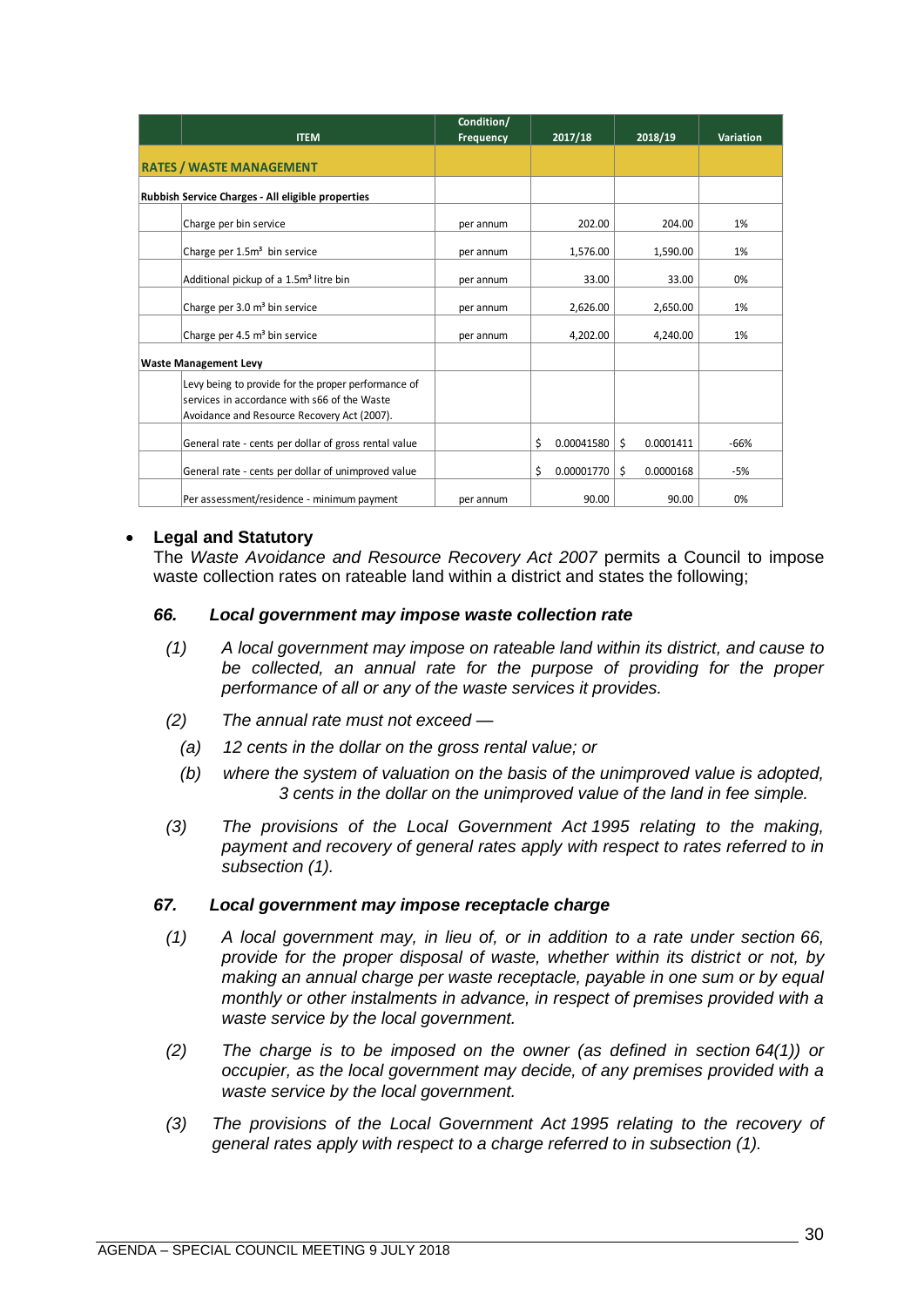- *(4) In the case of premises being erected and becoming occupied during the year for which payment is to be made, the charge for the service provided is to be the sum that proportionately represents the period between the occupation of the premises and the end of the year for which payment is made.*
- *(5) Notice of any charge made under this section may be included in any notice of rates imposed under section 66 or the Local Government Act 1995, but the omission to give notice of a charge does not affect the validity of the charge or the power of the local government to recover the charge.*
- *(6) A charge may be limited to premises in a particular portion of the area under the control of the local government.*
- *(7) Charges under this section may be imposed in respect of and are to be payable*  for all premises in respect of which a waste service is provided, whether such *premises are rateable or not.*
- *(8) A local government may make different charges for waste services rendered in different portions of its district.*

## *68. Fees and charges fixed by local government*

*Nothing in this Part prevents or restricts a local government from imposing or recovering a fee or charge in respect of waste services under the Local Government Act 1995 section 6.16.*

## • **Risk Related**

The possible risk associated with not adopting the proposed of Fees and Charges relating to Waste Management is that it may result in a reduction of anticipated income and affect the Shire's ability to deliver waste management services.

#### • **Workforce Implications** N/A

**Voting Requirements: Absolute Majority Required: Yes**

AGENDA – SPECIAL COUNCIL MEETING 9 JULY 2018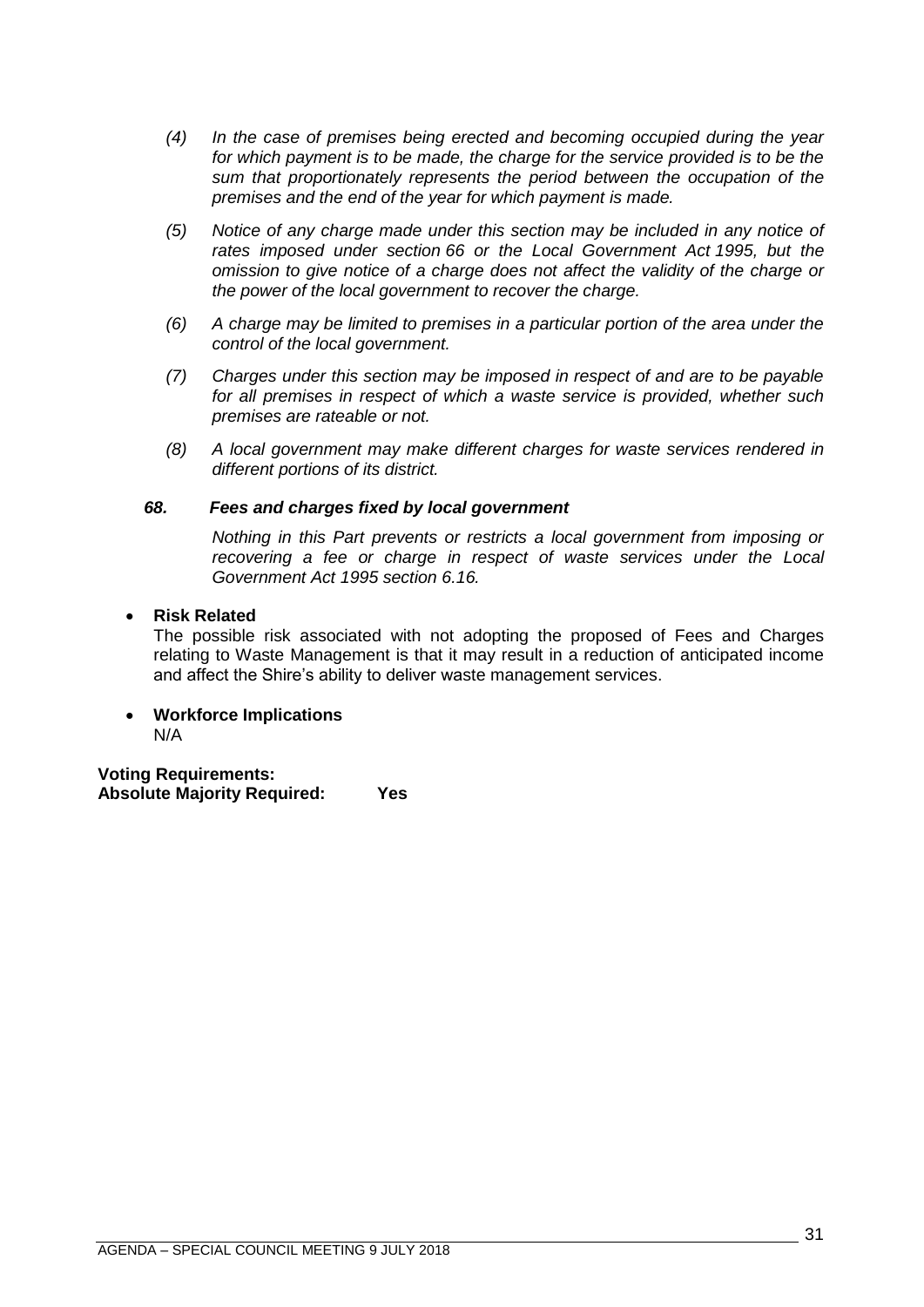## **OFFICER RECOMMENDATION**

*"That Council:*

*1. Adopts the rubbish removal charges and Waste Management Levy as detailed in the Shire's Schedule of Fees and Charges, being;*

| <b>Charge per domestic Rubbish Service</b> | 204.00     |
|--------------------------------------------|------------|
| Charge per 1.5m <sup>3</sup> Bin Service   | \$1,590.00 |
| Charge per 3.0m <sup>3</sup> Bin Service   | \$2,650.00 |
| Charge per 4.5m <sup>3</sup> Bin Service   | \$4,240.00 |
| <b>Waste Management Levy</b>               |            |
| <b>General Rate in the dollar per GRV</b>  | 0.00014110 |
|                                            |            |

*General Rate in the dollar per UV \$ 0.00001680*

- *Minimum charge per assessment \$ 90.00*
- *2. Notes that at the time of budget preparation the full scope of Waste Collection Services in the Shire is yet to be determined and any variations to the current contract may impact the Shire's financials requiring future action or amendments."*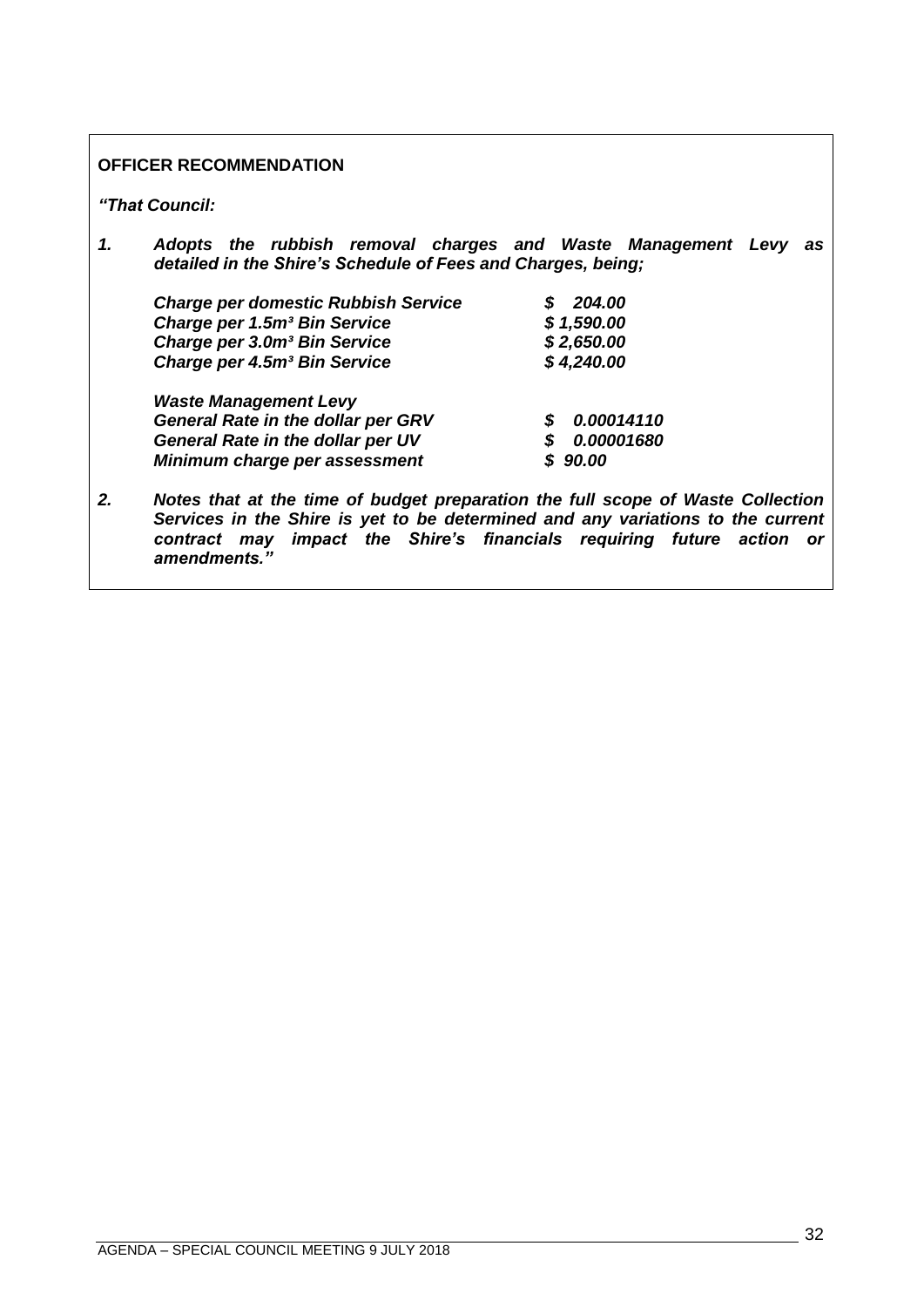## <span id="page-32-0"></span>*SY080-07/18 – Adoption of Fees and Charges 2018/19*

| <b>FILE REFERENCE:</b><br><b>APPLICANT OR PROPONENT(S):</b><br><b>AUTHORS NAME &amp; POSITION:</b><br><b>RESPONSIBLE OFFICER:</b> | <b>FI.BUD1819</b><br><b>Shire of York</b><br>Tabitha Bateman - Finance Manager<br>Suzie Haslehurst - Executive Manager, Corporate and<br><b>Community Services</b> |
|-----------------------------------------------------------------------------------------------------------------------------------|--------------------------------------------------------------------------------------------------------------------------------------------------------------------|
| <b>PREVIOUSLY BEFORE COUNCIL: N/A</b><br><b>DISCLOSURE OF INTEREST:</b><br><b>APPENDICES:</b>                                     | Nil<br><b>Nil</b>                                                                                                                                                  |

## **Nature of Council's Role in the Matter:**

- Executive
- Legislative

#### **Purpose of the Report:**

This report provides details of the proposed fees and charges and recommends that Council adopts the Schedule of Fees and Charges for the 2018/19 financial year.

#### **Background:**

In accordance with Sections 6.16 to 6.19 of the *Local Government Act 1995*, a Local Government may impose a fee or charge for any goods or service it provides. Fees and charges must be imposed when adopting the annual budget, however may also be imposed or amended during the course of the year if necessary.

#### **Comments and details:**

Council reviews all fees and charges on an annual basis, prior to finalisation of Council's annual budget. The basis for imposing fees and charges for Council services can be categorised as either statutory fees and charges, or fees and charges for goods or services. There are a number of statutory fees and charges determined under other legislation which dictate the level of fees and charges that may be imposed by Council.

The schedule also details the prior year comparison with the 2017/18 fees & charges. During the 2017/18 year, officers carried out an extensive review to ensure consistency across the schedule of fees and charges and to provide a comparison with other local governments. Furthermore, consideration was given to the costs involved with providing the goods or services. As a result, some fees are recommended to increase, however this has been considered on a case by case basis. Some fees have not increased at all as they are set by regulation or considered to be at the required level.

## **Implications to consider:**

- **Consultative** Councillors, Regulatory Services Other local government authorities
- **Strategic** N/A
- **Policy related** N/A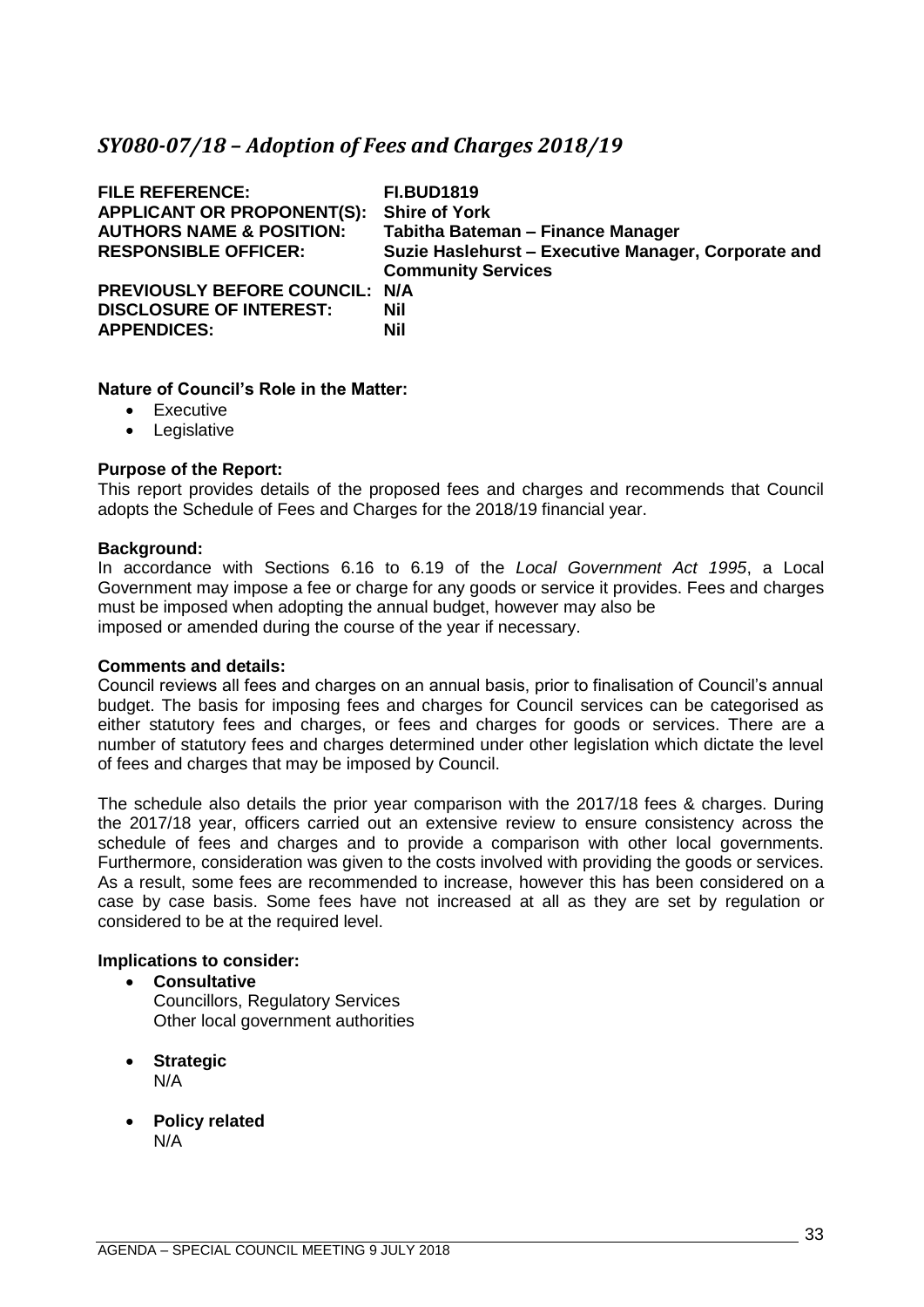### • **Financial**

The Draft budget has been prepared with consideration of the Schedule of Fees and Charges. Notes to the Annual Budget No 8 - Fees and Charges Revenue details total income for fees and charges for each program as required by Regulation 25 of the *Local Government (Financial Management) Regulations 1996.*

|                             | 2018/19       | 2017/18       |
|-----------------------------|---------------|---------------|
|                             | <b>Budget</b> | <b>Actual</b> |
|                             | \$            | \$            |
| Governance                  | 400           | 891           |
| General purpose funding     | 37,180        | 38,616        |
| Law, order, public safety   | 18,210        | 20,128        |
| Health                      | 17,800        | 18,138        |
| Education and welfare       | 32,001        | 32,259        |
| Community amenities         | 703,778       | 726,082       |
| Recreation and culture      | 493,684       | 463,424       |
| Transport                   | 0             | 352           |
| Economic services           | 127,950       | 67,730        |
| Other property and services | 7,900         | 24,978        |
|                             | 1.438.904     | 1,392,598     |

## **FEES & CHARGES REVENUE**

#### • **Legal and Statutory**

*Local Government Act 1995*

#### *6.16. Imposition of fees and charges*

*(1) A local government may impose\* and recover a fee or charge for any goods or service it provides or proposes to provide, other than a service for which a service charge is imposed.*

*\* Absolute majority required.*

- *(2) A fee or charge may be imposed for the following —*
	- *(a) providing the use of, or allowing admission to, any property or facility wholly or partly owned, controlled, managed or maintained by the local government;*
	- *(b) supplying a service or carrying out work at the request of a person;*
	- *(c) subject to section 5.94, providing information from local government records;*
	- *(d) receiving an application for approval, granting an approval, making an inspection and issuing a licence, permit, authorisation or certificate;*
	- *(e) supplying goods;*
	- *(f) such other service as may be prescribed.*
- *(3) Fees and charges are to be imposed when adopting the annual budget but may be —*
	- *(a) imposed\* during a financial year; and*
	- *(b) amended\* from time to time during a financial year.*

*\* Absolute majority required.*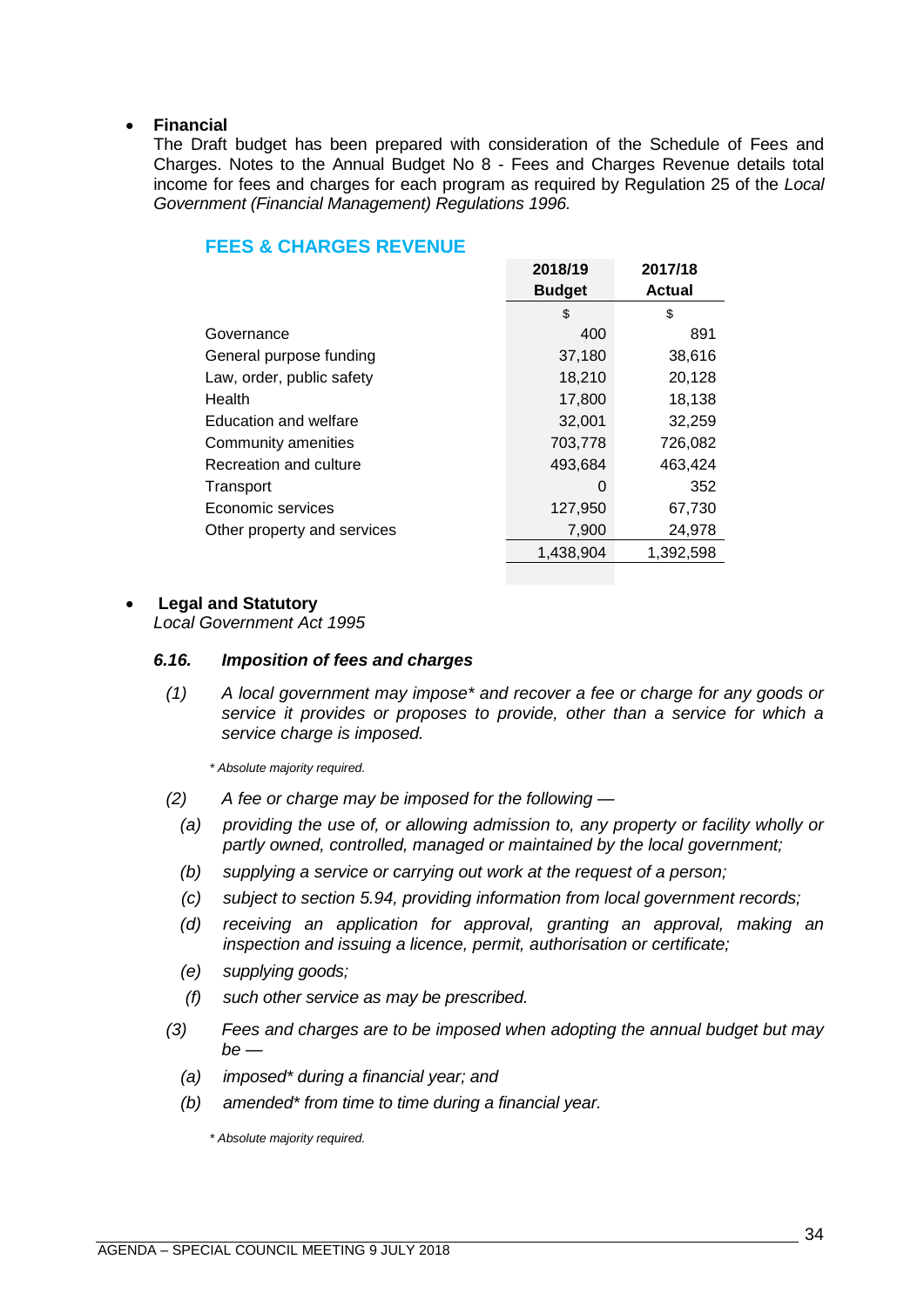## *6.17. Setting level of fees and charges*

- *(1) In determining the amount of a fee or charge for a service or for goods a local government is required to take into consideration the following factors —*
	- *(a) the cost to the local government of providing the service or goods; and*
	- *(b) the importance of the service or goods to the community; and*
	- *(c) the price at which the service or goods could be provided by an alternative provider.*
- *(2) A higher fee or charge or additional fee or charge may be imposed for an expedited service or supply of goods if it is requested that the service or goods be provided urgently.*
- *(3) The basis for determining a fee or charge is not to be limited to the cost of providing the service or goods other than a service —*
	- *(a) under section 5.96; or*
	- *(b) under section 6.16(2)(d); or*
	- *(c) prescribed under section 6.16(2)(f), where the regulation prescribing the service also specifies that such a limit is to apply to the fee or charge for the service.*
- *(4) Regulations may —*
	- *(a) prohibit the imposition of a fee or charge in prescribed circumstances; or*
	- *(b) limit the amount of a fee or charge in prescribed circumstances.*

#### *6.18. Effect of other written laws*

- *(1) If the amount of a fee or charge for a service or for goods is determined under another written law a local government may not —*
	- *(a) determine an amount that is inconsistent with the amount determined under the other written law; or*
	- *(b) charge a fee or charge in addition to the amount determined by or under the other written law.*
- *(2) A local government is not to impose a fee or charge for a service or goods under this Act if the imposition of a fee or charge for the service or goods is prohibited under another written law.*

#### *6.19. Local government to give notice of fees and charges*

*If a local government wishes to impose any fees or charges under this Subdivision after the annual budget has been adopted it must, before introducing the fees or charges, give local public notice of —*

- *(a) its intention to do so; and*
- *(b) the date from which it is proposed the fees or charges will be imposed.*

## • **Risk Related**

The possible risk associated with not adopting the proposed 2018/19 Schedule of Fees and Charges is that it may result in a reduction of anticipated income.

• **Workforce Implications**

N/A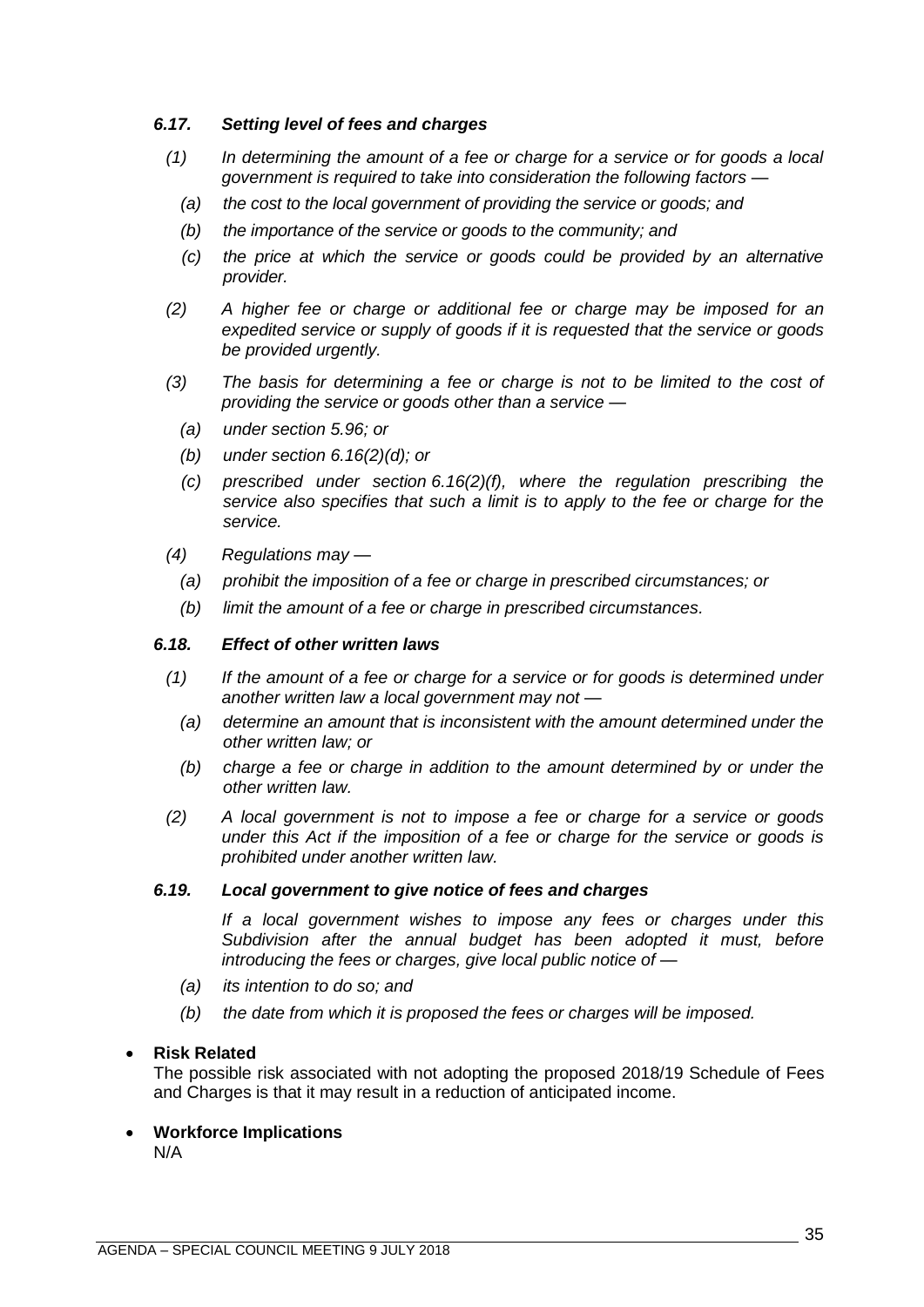## **OFFICER RECOMMENDATION**

*"That Council adopts the Schedule of Fees and Charges as included in the 2018/19 Statutory Budget."*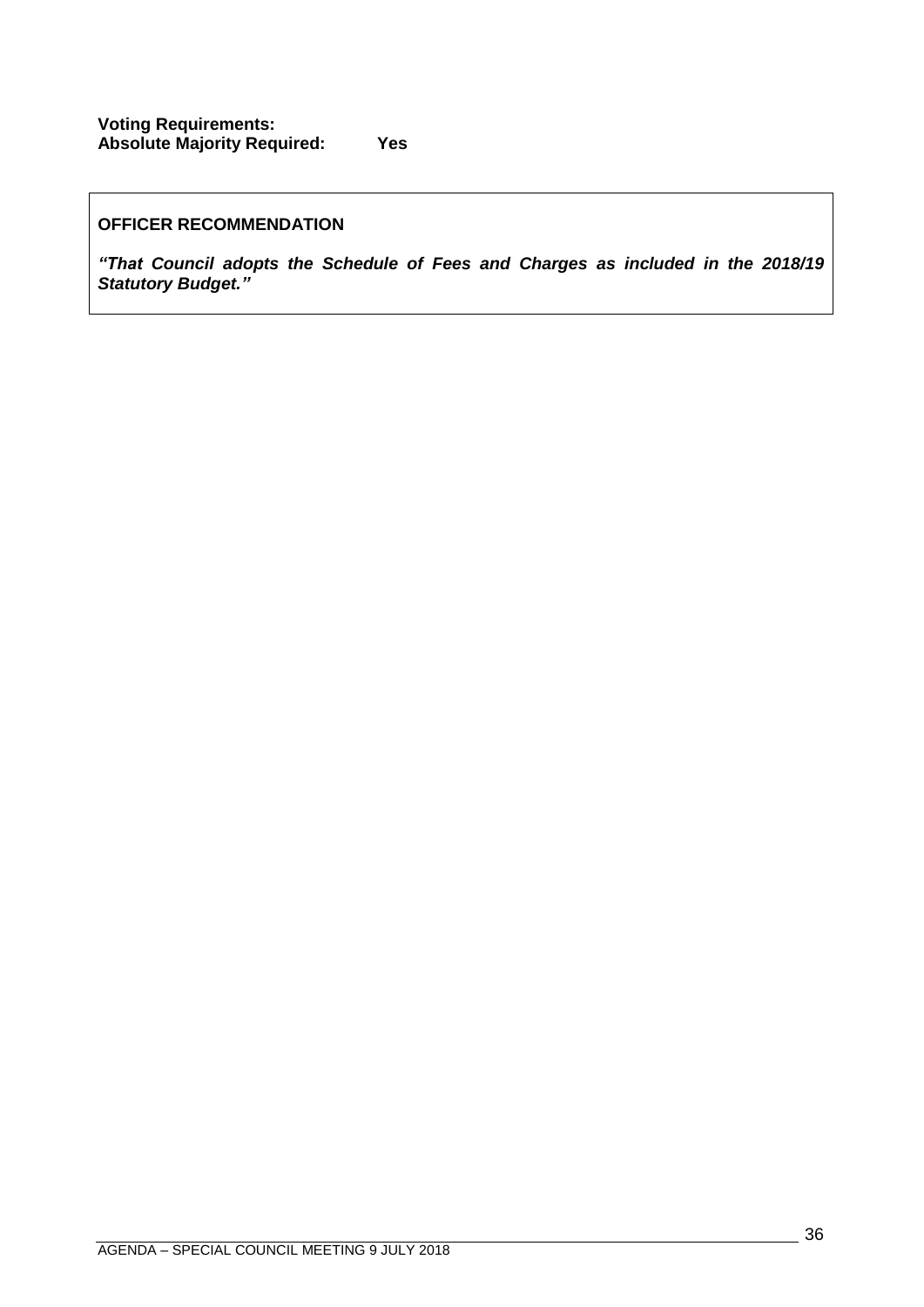## <span id="page-36-0"></span>*SY081-07/18 – Councillors Sitting Fees 2018/19*

| <b>FILE REFERENCE:</b><br><b>APPLICANT OR PROPONENT(S):</b><br><b>AUTHORS NAME &amp; POSITION:</b><br><b>RESPONSIBLE OFFICER:</b> | <b>FI.BUD1819</b><br><b>Shire of York</b><br>Tabitha Bateman - Finance Manager<br>Suzie Haslehurst - Executive Manager, Corporate and<br><b>Community Services</b> |
|-----------------------------------------------------------------------------------------------------------------------------------|--------------------------------------------------------------------------------------------------------------------------------------------------------------------|
| PREVIOUSLY BEFORE COUNCIL: N/A<br><b>DISCLOSURE OF INTEREST:</b><br><b>APPENDICES:</b>                                            | <b>Nil</b><br><b>Nil</b>                                                                                                                                           |

## **Nature of Council's Role in the Matter:**

- Executive
- Legislative

#### **Purpose of the Report:**

This report provides details of the proposed Councillors' Sitting Fees for the 2018/19 financial year.

#### **Background:**

Pursuant to Section 7A and 7B of the *Salaries and Allowances Act 1975,* the Salaries and Allowances Tribunal (SAT) determines the minimum and maximum remuneration paid to elected members at intervals of not more than 12 months.

Subject to this annual determination and in accordance with Section 5.98 of the *Local Government Act 1995*, Councillor Sitting Fees and Allowances are reviewed and adopted with the Annual Budget.

#### **Comments and details:**

Following the release of the SAT's determination and discussions between Councillors and staff held at budget workshops, Officers have prepared the draft budget with a nil increase to Councillors Sitting fees for the 2018/19 FY.

The SAT determination, released 10 April 2018, focuses strongly on the challenging economic times facing Western Australia and specifically the subdued wage growth, currently at historic lows. It recognises that elected members are leaders within the community and emphasises the importance of the leaders in the community demonstrating wage restraint while the community, as a whole, endures low wage growth. The determination further stated:

*"36. …the Tribunal is aware of the difficulties in the community caused by rate increases. It can be argued that remuneration of CEOs and elected members comprises a small fraction of a local governments' overall budgets, the Tribunal has concluded that the current climate necessitates an approach to minimise costs of local governments."*

The Tribunal concluded that there will be no increase in the remuneration, fees, expenses or allowances ranges provided to elected members in light of the serious economic conditions facing Western Australia at this time.

Officers have therefore prepared the Draft 2018/19 Annual Budget in accordance with the above determination.

It should be noted that Councillors are provided with an iPad and a communications allowance to enable Councillors to access information in the course of their duties.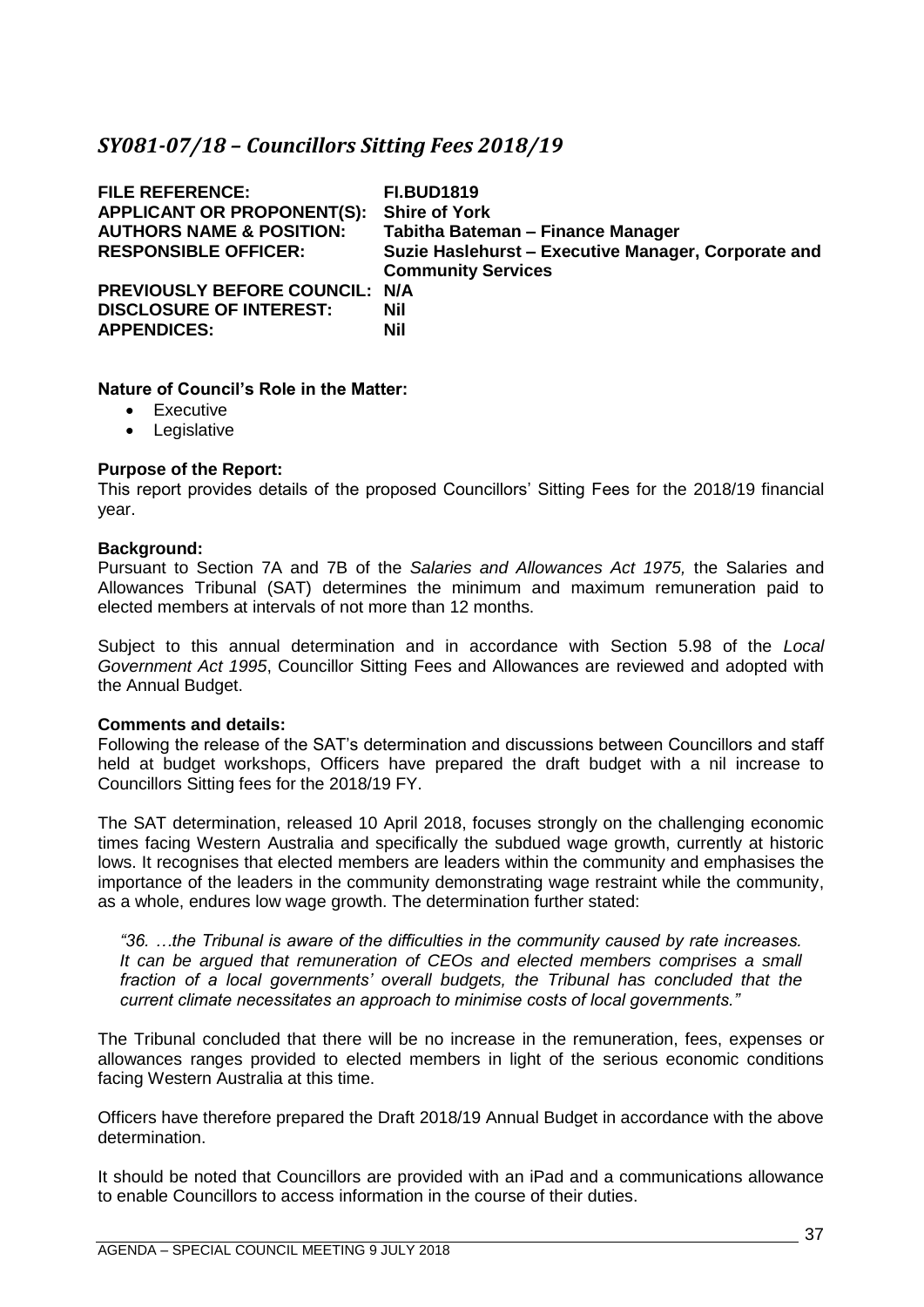### **Implications to consider:**

• **Consultative** Salaries and Allowances Tribunal

#### • **Strategic**

*Strong and Effective Leadership 5.1 A financially sustainable Shire*

**Policy related** N/A

#### • **Financial**

The total proposed fees to be paid to Councillors in the 2018/19 budget amounts to \$137,782.00 as detailed in the following table:

| <b>Elected members remuneration</b> | 2018/19       | 2017/18       | 2017/18       |
|-------------------------------------|---------------|---------------|---------------|
|                                     | <b>Budget</b> | <b>Actual</b> | <b>Budget</b> |
|                                     | \$            | \$            | \$            |
| Meeting fees                        | 101,346       | 101,346       | 101,346       |
| Mayor/President's allowance         | 16,749        | 16,749        | 16,749        |
| Deputy Mayor/President's allowance  | 4,187         | 4,187         | 4,187         |
| <b>Travelling expenses</b>          | 1,500         | 734           | 1,500         |
| Telecommunications allowance*       | 14,000        | 14,000        | 14,000        |
|                                     | 137,782       | 137,016       | 137,782       |

Currently, Councillors' attendance fees are 83% of the maximum allowance set by SAT and the Presidential Allowances (Shire President and Deputy Shire President) are 46% of the maximum allowance set by SAT.

Councillors are provided with an iPad, the running costs of which are deducted from their communications allowance of \$2,000 per annum.

## • **Legal and Statutory**

*Local Government Act 1995*

#### *5.98. Fees etc. for council members*

*(1A) In this section —*

*determined means determined by the Salaries and Allowances Tribunal under the Salaries and Allowances Act 1975 section 7B.*

- *(1) A council member who attends a council or committee meeting is entitled to be paid —*
	- *(a) the fee determined for attending a council or committee meeting; or*
	- *(b) where the local government has set a fee within the range determined for council or committee meeting attendance fees, that fee.*
- *(2A) A council member who attends a meeting of a prescribed type at the request of the council is entitled to be paid —*
	- *(a) the fee determined for attending a meeting of that type; or*
	- *(b) where the local government has set a fee within the range determined for meetings of that type, that fee.*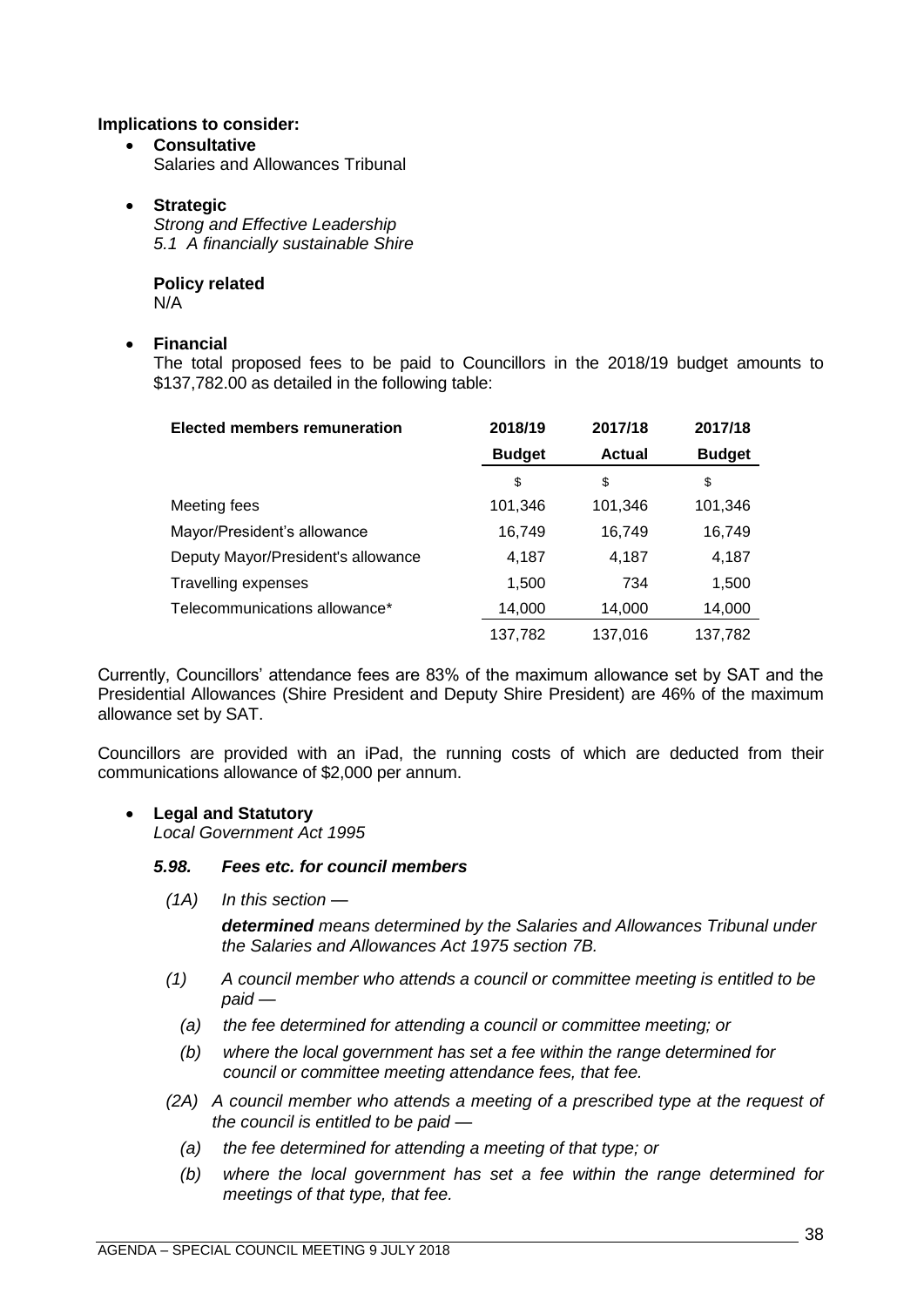- *(2) A council member who incurs an expense of a kind prescribed as being an expense —*
	- *(a) to be reimbursed by all local governments; or*
	- *(b) which may be approved by any local government for reimbursement by the local government and which has been approved by the local government for reimbursement,*

*is entitled to be reimbursed for the expense in accordance with subsection (3).*

- *(3) A council member to whom subsection (2) applies is to be reimbursed for the expense —*
	- *(a) where the extent of reimbursement for the expense has been determined, to that extent; or*
	- *(b) where the local government has set the extent to which the expense can be reimbursed and that extent is within the range determined for reimbursement, to that extent.*
- *(4) If an expense is of a kind that may be approved by a local government for reimbursement, then the local government may approve reimbursement of the expense either generally or in a particular case but nothing in this subsection limits the application of subsection (3) where the local government has approved reimbursement of the expense in a particular case.*
- *(5) The mayor or president of a local government is entitled, in addition to any entitlement that he or she has under subsection (1) or (2), to be paid —*
	- *(a) the annual local government allowance determined for mayors or presidents; or*
	- *(b) where the local government has set an annual local government allowance within the range determined for annual local government allowances for mayors or presidents, that allowance.*
- *(6) A local government cannot —*
	- *(a) make any payment to; or*
	- *(b) reimburse an expense of,*

*a person who is a council member or a mayor or president in that person's capacity as council member, mayor or president unless the payment or reimbursement is in accordance with this Division.*

- *(7) A reference in this section to a committee meeting is a reference to a meeting of a committee comprising —*
	- *(a) council members only; or*
	- *(b) council members and employees.*
- *[Section 5.98 amended by No. 64 of 1998 s. 36; No. 17 of 2009 s. 33; No. 2 of 2012 s. 14.]*

#### *5.98A. Allowance for deputy mayor or deputy president*

*(1) A local government may decide\* to pay the deputy mayor or deputy president of the local government an allowance of up to the percentage that is determined by the Salaries and Allowances Tribunal under the Salaries and Allowances Act 1975 section 7B of the annual local government allowance to which the mayor or president is entitled under section 5.98(5).*

*\* Absolute majority required.*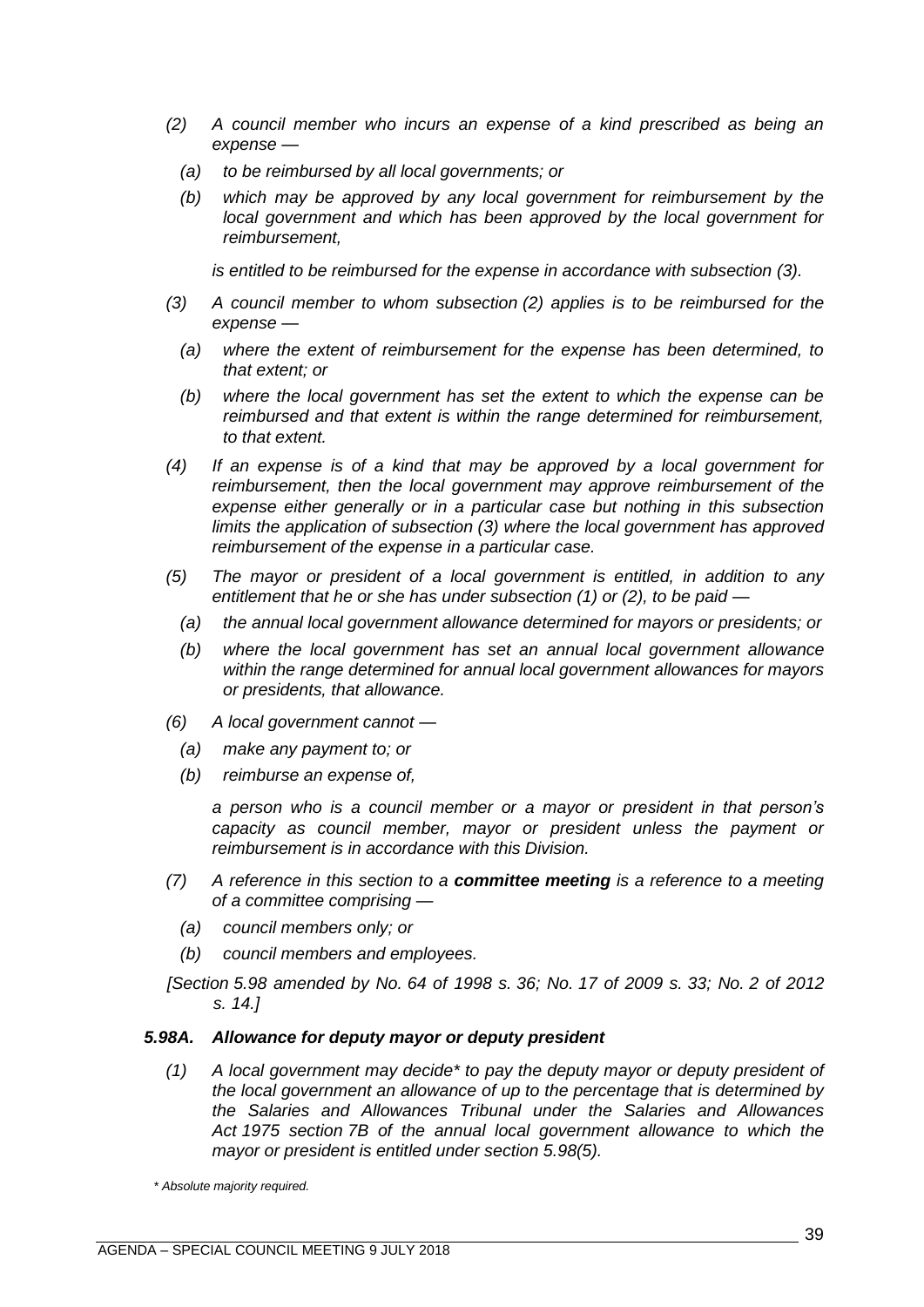*(2) An allowance under subsection (1) is to be paid in addition to any amount to which the deputy mayor or deputy president is entitled under section 5.98.*

*[Section 5.98A inserted by No. 64 of 1998 s. 37; amended by No. 2 of 2012 s. 15.]*

#### *5.99. Annual fee for council members in lieu of fees for attending meetings*

*A local government may decide\* that instead of paying council members a fee referred to in section 5.98(1), it will instead pay all council members who attend council or committee meetings —*

- *(a) the annual fee determined by the Salaries and Allowances Tribunal under the Salaries and Allowances Act 1975 section 7B; or*
- *(b) where the local government has set a fee within the range for annual fees determined by that Tribunal under that section, that fee.*

*\* Absolute majority required.*

*[Section 5.99 amended by No. 2 of 2012 s. 16.]*

#### *5.99A. Allowances for council members in lieu of reimbursement of expenses*

*A local government may decide\* that instead of reimbursing council members under section 5.98(2) for all of a particular type of expense it will instead pay all council members —*

- *(a) the annual allowance determined by the Salaries and Allowances Tribunal under the Salaries and Allowances Act 1975 section 7B for that type of expense; or*
- *(b) where the local government has set an allowance within the range determined by the Salaries and Allowances Tribunal under the Salaries and Allowances Act 1975 section 7B for annual allowances for that type of expense, an allowance of that amount,*

*and only reimburse the member for expenses of that type in excess of the amount of the allowance.*

- **Risk Related** N/A
- **Workforce Implications** N/A

**Voting Requirements: Absolute Majority Required: Yes**

#### **OFFICER RECOMMENDATION**

*"That Council adopts the following elected member sitting fees and allowances for the 2018/19 financial year:*

| \$20,778<br><b>Sitting Fee - President</b>              |  |
|---------------------------------------------------------|--|
| \$13,428<br><b>Sitting Fee - Councillors x 6</b>        |  |
| \$16,749<br><b>Allowance - Shire President</b>          |  |
| \$4,187<br><b>Allowance - Deputy President</b>          |  |
| \$2,000."<br><b>IT and Communications Allowance x 7</b> |  |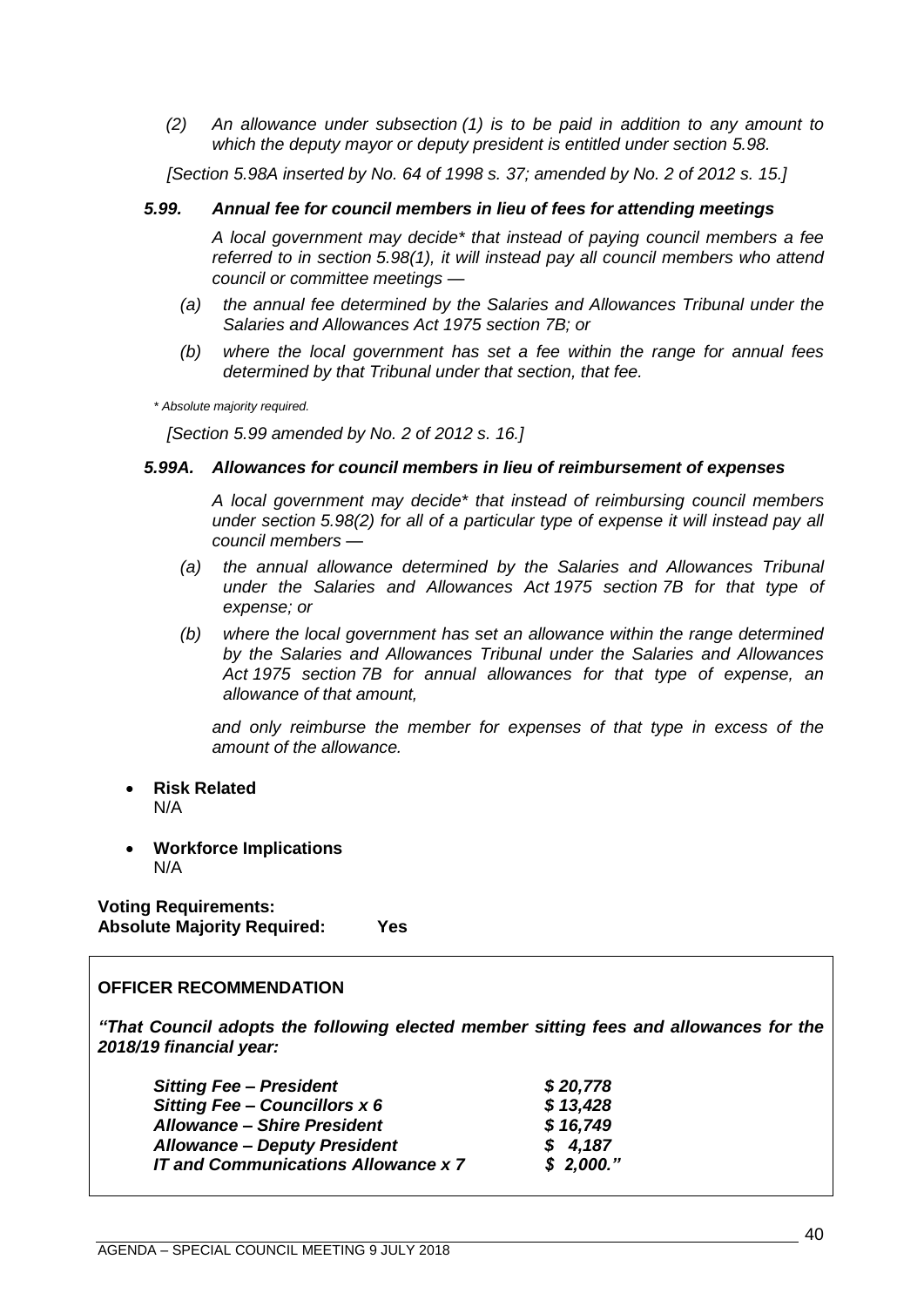## <span id="page-40-0"></span>*SY082-07/18 – Material Variance Reporting for 2018/19*

| <b>FILE REFERENCE:</b><br><b>APPLICANT OR PROPONENT(S):</b><br><b>AUTHORS NAME &amp; POSITION:</b><br><b>RESPONSIBLE OFFICER:</b> | <b>FI.BUD1819</b><br><b>Shire of York</b><br>Tabitha Bateman - Finance Manager<br>Suzie Haslehurst - Executive Manager, Corporate and<br><b>Community Services</b> |
|-----------------------------------------------------------------------------------------------------------------------------------|--------------------------------------------------------------------------------------------------------------------------------------------------------------------|
| PREVIOUSLY BEFORE COUNCIL: N/A<br><b>DISCLOSURE OF INTEREST:</b><br><b>APPENDICES:</b>                                            | Nil<br><b>Nil</b>                                                                                                                                                  |

#### **Nature of Council's Role in the Matter:**

• Executive

#### **Purpose of the Report:**

This report seeks Council's consideration and adoption of the level for reporting material variances to be used in statements of financial activity.

#### **Background:**

The *Local Government (Financial Management) Regulations 1996* (FMR) require a local government to prepare a Financial Activity Statement and report material variances to income and expenditure on a regular basis. Regulation 34(5) states that *"Each financial year, a local government is to adopt a percentage or value, calculated in accordance with the AAS, to be used in statements of financial activity for reporting material variances."*

#### **Comments and details:**

In accordance with FMR 34(5), materiality thresholds can be set as a percentage or dollar value. This report recommends both; the advantage being that a minimum value threshold can be set as well as a proportional value threshold, relevant to major items or subtotals. Threshold levels should not be so high as to allow material variances to go unnoticed, and by the same token, should not be so low as to cause administrative burden.

For a number of years, Council adopted a variance of 10% or \$10,000 *whichever is the greater*, to capture material variances. Based on recent discussions with the Shire's auditors, officers are recommending that the material variance threshold be adjusted to identify variances of greater than 10% for items with a variance of \$5,000 or more in accordance with the notion of materiality.

For the purposes of monthly financial reporting, 10% is considered a reasonable guide for highlighting variances as well as adopting a value of \$5,000 as a minimum value for reporting in the monthly statement of financial activity.

#### **Implications to consider:**

- **Consultative Staff** Other local government authorities
- **Strategic** *Strong and Effective Leadership 5.4 Open and accountable systems*
- **Policy related** N/A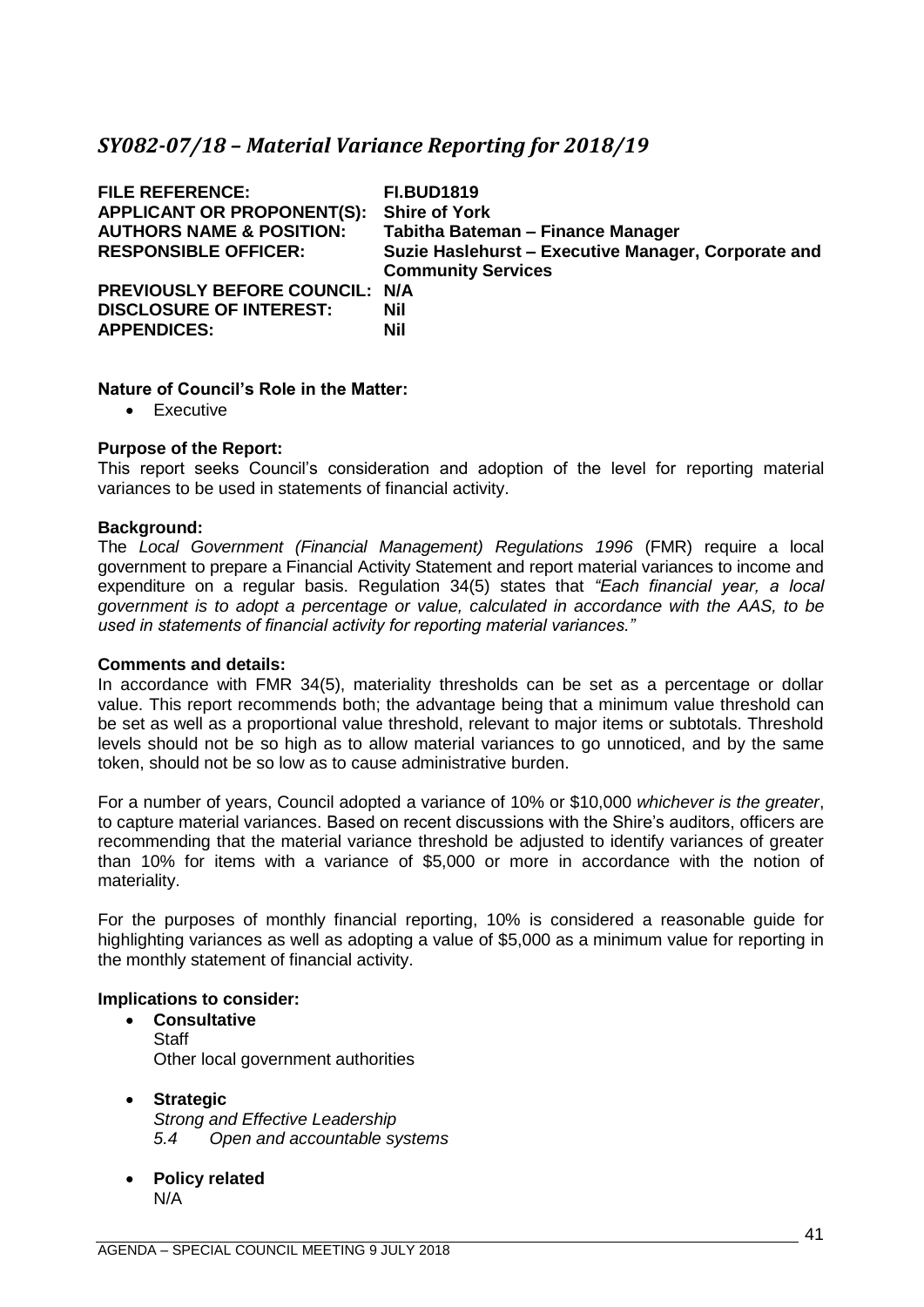## • **Financial**

The Australian Accounting Standards provide the following definition for Materiality;

*"Material - Omissions or misstatements of items are material if they could, individually or collectively, influence the economic decisions of users taken on the basis of the financial report. Materiality depends on the size and nature of the omission or misstatement judged in the surrounding circumstances. The size or nature of the item, or a combination of both, could be the determining factor."*

## • **Legal and Statutory** *Local Government (Financial Management) Regulations 1996*

#### *34. Financial activity statement required each month (Act s.6.4)*

*(5) Each financial year, a local government is to adopt a percentage or value, calculated in accordance with the AAS, to be used in statements of financial activity for reporting material variances.*

## • **Risk Related**

Council is required to adopt a percentage or value for reporting material variances. Failure to do so constitutes a breach of the *Local Government (Financial Management) Regulations 1996* which is considered a high risk to the organisation.

• **Workforce Implications** N/A

**Voting Requirements: Absolute Majority Required: No**

## **OFFICER RECOMMENDATION**

*"That Council, in accordance with Regulation 34(5) of the Local Government (Financial Management) Regulations 1996 and Australian Accounting Standards, adopts the percentage of 10% for items with a variance of \$5,000 or more for reporting material variances in the Statement of Financial Activity."*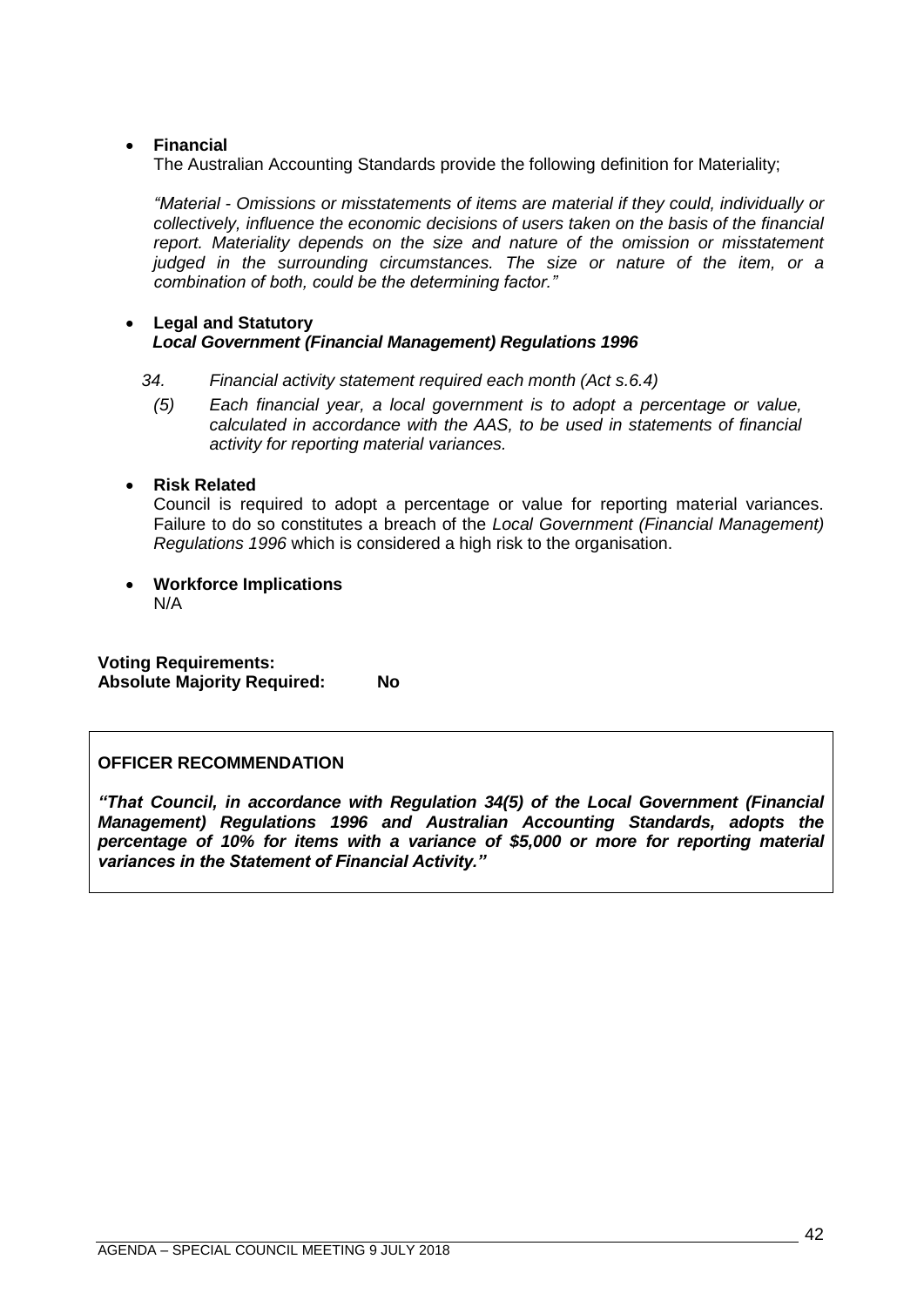## <span id="page-42-0"></span>*SY083-07/18 – Adoption of the Annual Budget for the Financial Year ending 30 June 2019*

| <b>FILE REFERENCE:</b>                | <b>FI.BUD1819</b>                                   |  |
|---------------------------------------|-----------------------------------------------------|--|
| <b>APPLICANT OR PROPONENT(S):</b>     | <b>Shire of York</b>                                |  |
| <b>AUTHORS NAME &amp; POSITION:</b>   | Tabitha Bateman - Finance Manager                   |  |
| <b>RESPONSIBLE OFFICER:</b>           | Suzie Haslehurst - Executive Manager, Corporate and |  |
|                                       | <b>Community Services</b>                           |  |
| <b>PREVIOUSLY BEFORE COUNCIL: N/A</b> |                                                     |  |
| <b>DISCLOSURE OF INTEREST:</b>        | Nil                                                 |  |
| <b>APPENDICES:</b>                    | <b>Statutory budget 2018/19</b><br>А.               |  |
|                                       |                                                     |  |

#### **Nature of Council's Role in the Matter:**

- Executive
- Legislative

#### **Purpose of the Report:**

This report presents the 2018/19 Annual Budget for adoption by Council.

#### **Background:**

Under Section 6.2(1) of the *Local Government Act 1995* (the Act), each local government is required to prepare and adopt by absolute majority a budget for the following financial year. The Act prescribes that this must be done between 1 June and 31 August for the financial year ending 30 June following that August.

The 2018/19 Annual Budget has been prepared in accordance with Section 6.2 of the Act and the *Local Government (Financial Management) Regulations* Part 3, Regulations 22 to 33.

The preparation of the Annual Budget is both a statutory requirement of the Act and a responsible financial management practice. The development of the budget is largely based upon the Strategic Community Plan and Corporate Business Plan adopted in 2016 and reviewed in February 2018. In addition to these, Council and Officers considered the results of the Community Scorecard Survey and the Shire's informing strategies (risk management, asset management etc) in formulating the draft budget.

The first draft budget was prepared and discussed at a workshop held with Councillors on 21 May. Following these discussions, changes were made and a further draft was circulated on 1 June. The final draft was prepared and a workshop was held on 18 June 2018 before finalising the Statutory Budget 2018/19 which is attached to this report.

The Budget document includes the Statutory Budget format with all relevant disclosures to discharge financial accountability to the community. In addition, it is accompanied by the 2018/19 Schedule of Fees & Charges and detailed budget schedules.

#### **Comments and details:**

The Statutory Budget has been prepared in accordance with all relevant professional accounting pronouncements. It contains all statutory statements and supporting schedules including:

- Statement of Comprehensive Income by Nature or Type
- Statement of Comprehensive Income by Program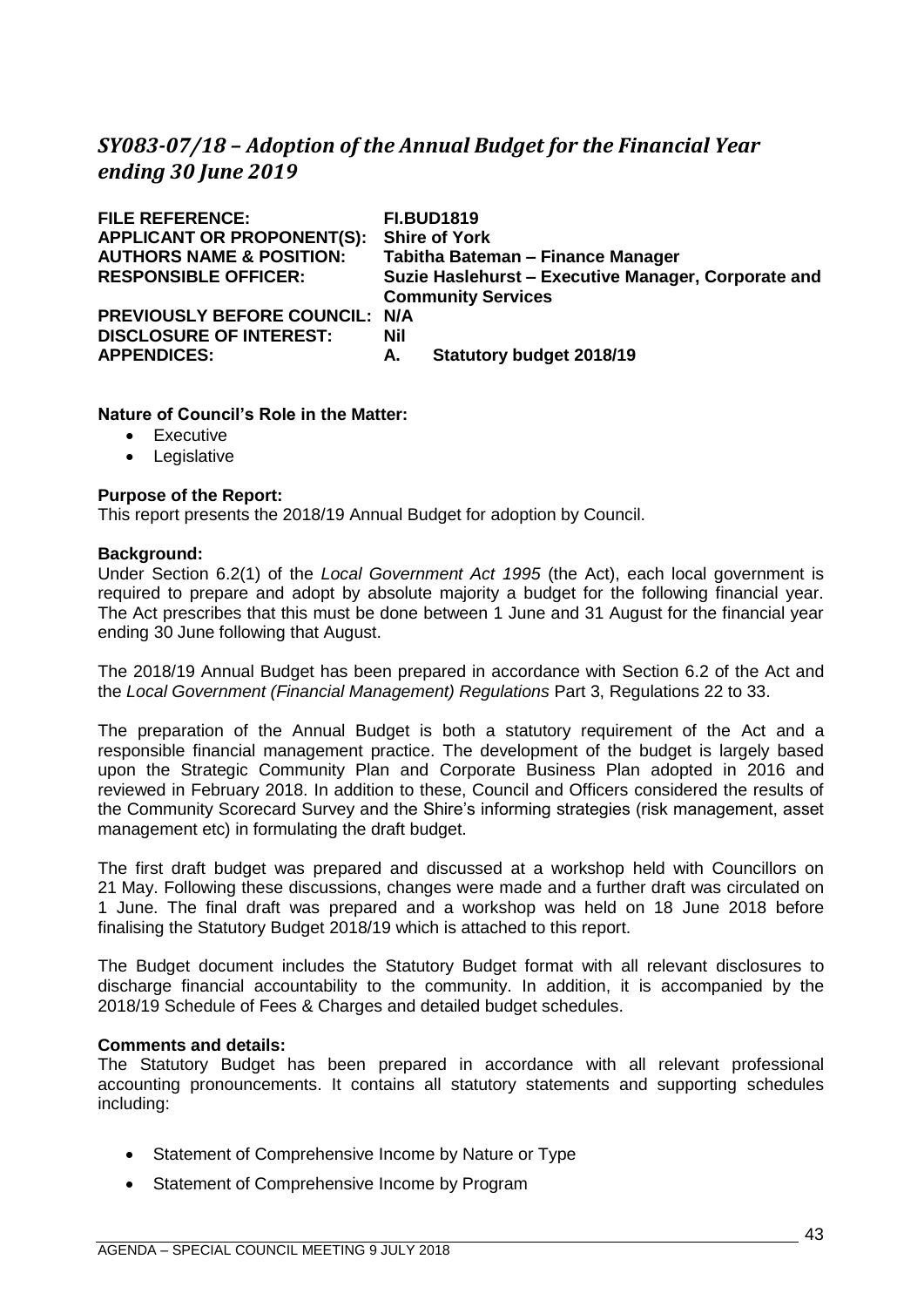- Statement of Cashflows
- Rate Setting Statement
- Notes to and forming part of the Budget
- Schedule of Fees & Charges
- Supplementary Information

The 2018/19 proposed Annual Budget has predicted a net carried forward balance of \$2,094,198. This anticipated net carried forward amount is the result of a number of operational and capital works projects that have been identified as not being able to be completed by 30 June 2018 and have now been included in the 2018/19 budget as recounted projects, net of grant funding.

These funds have been identified as carry-over and effectively assist to balance the 2018/19 Budget. Some of the significant carry over projects of note are identified as follows;

- Road and Footpath Construction including WANDRRA projects
- Advance Payment of 2018/19 Financial Assistance Grants

Due to the early adoption of the 2018/19 Budget, it is anticipated that any adjustments to the net carried forward surplus will be identified during the first quarter Financial Review and presented to the Audit Committee for recommendation to Council. In the event there is a reduction in the carried forward surplus Council may consider adjusting the proposed allocations to reserves. However, in the event the surplus is greater than estimated, the options for the remaining balance could be:

- Allocate the full amount to requested carryovers or project briefs that could not be funded in the original budget
- Allocate the full amount to reserves
- Allocate the full amount to roads reseals
- Any combination of the above

## *Recommendation*

Officers are recommending that Council adopts the Draft Annual Budget 2018/19 as attached to this report. This will allow timely rates billing for the 2018/19 FY, subsequent positive cashflow, commencement of scheduled projects and compliance with the Shire's statutory obligations regarding the lodgement of the annual budget with the Department of Local Government.

## **Implications to consider:**

## • **Consultative**

In developing the budget, the Shire of York has given due consideration to the Strategic Community Plan, Corporate Business Plan and the Long Term Financial Plan adopted in 2016 and reviewed in 2018. In addition to the above, the results of the Community Scorecard Survey and the Shire's informing strategies (risk management, asset management, workforce plan) were considered.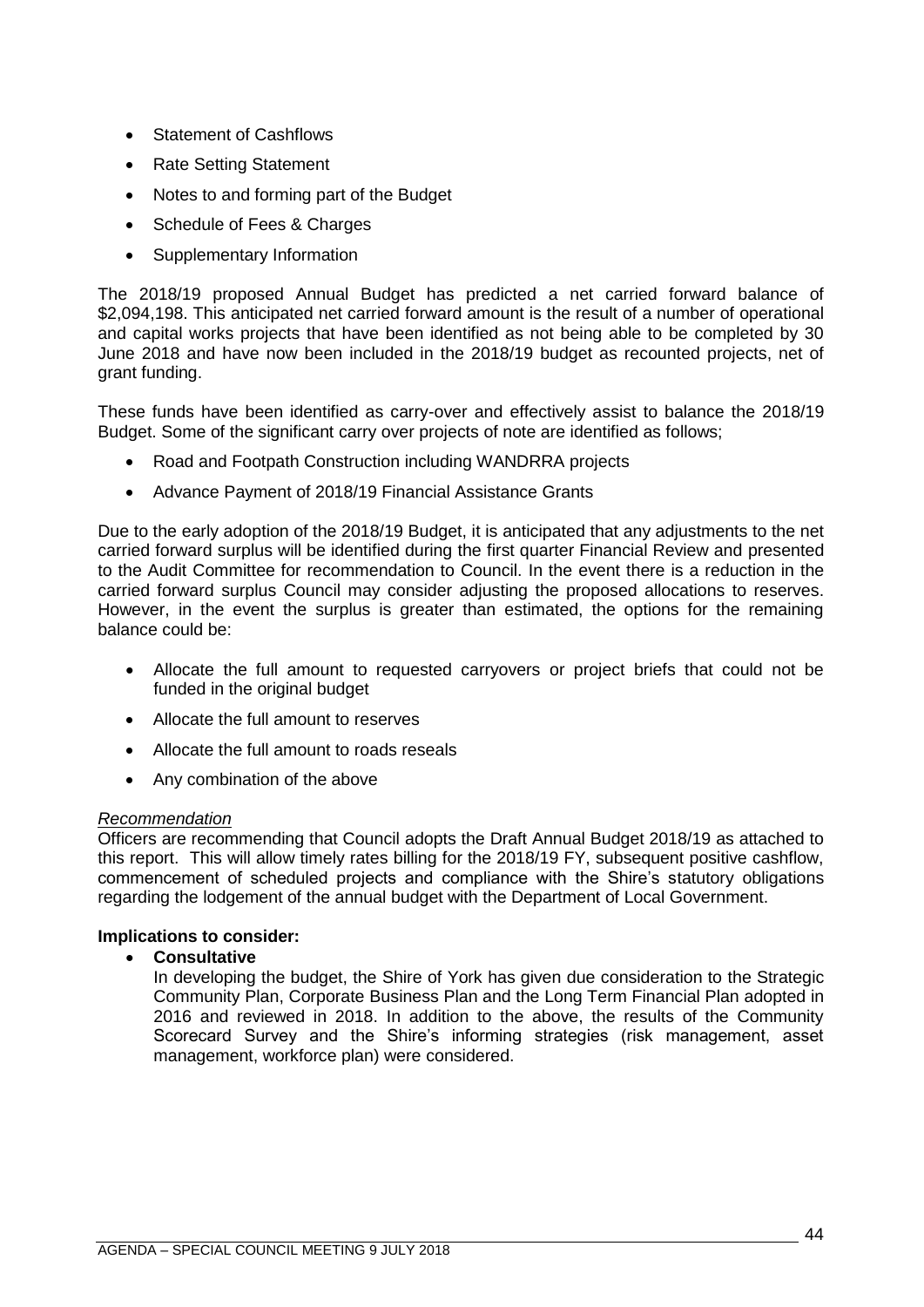## • **Strategic**

The 2018/19 budget was developed with consideration for the Shire of York's Strategic Community Plan and reflects in part, Year 2 of the Corporate Business Plan adopted in 2016 and the Community Survey undertaken early this year.

## • **Policy related**

The development of the Annual Budget has been conducted in accordance with the Shire of York's F1.3 *Significant Accounting Policy*.

### • **Financial**

The financial implications of adopting the 2018/19 Budget are as disclosed in the attachment to this report.

#### • **Legal and Statutory**

*Local Government Act 1995* – Section 6.2; and *Financial Management Regulations Part 3* Regulations 22 – 33.

#### • **Risk related**

If Council resolved not to adopt the budget or delayed the process it could pose the following risks:

- a) Serious cashflow issues
- b) Delay in essential works and services
- c) Reputational risk from the inability to meet ongoing financial commitments
- d) Non-compliance with the LG Act

#### • **Workforce Implications**

Three new positions have been proposed in the 2018/19 budget. These are the position of part-time YRCC Project Officer in accordance with Council Resolution 080418, and the inclusion of a Parks and Gardens Trainee. Furthermore, funds have been committed to increasing the staffing levels at the York Visitors Centre to address the increase of tourism and visitors to the area.

**Voting Requirements: Absolute Majority Required: Yes**

#### **OFFICER RECOMMENDATION:**

*"That Council, pursuant to Section 6.2 of the Local Government Act 1995 and the Local Government (Financial Management) Regulations 1996 Part 3, Regulations 22 to 33, adopts the Annual Budget as per the attached Draft Annual Budget 2018/19."*